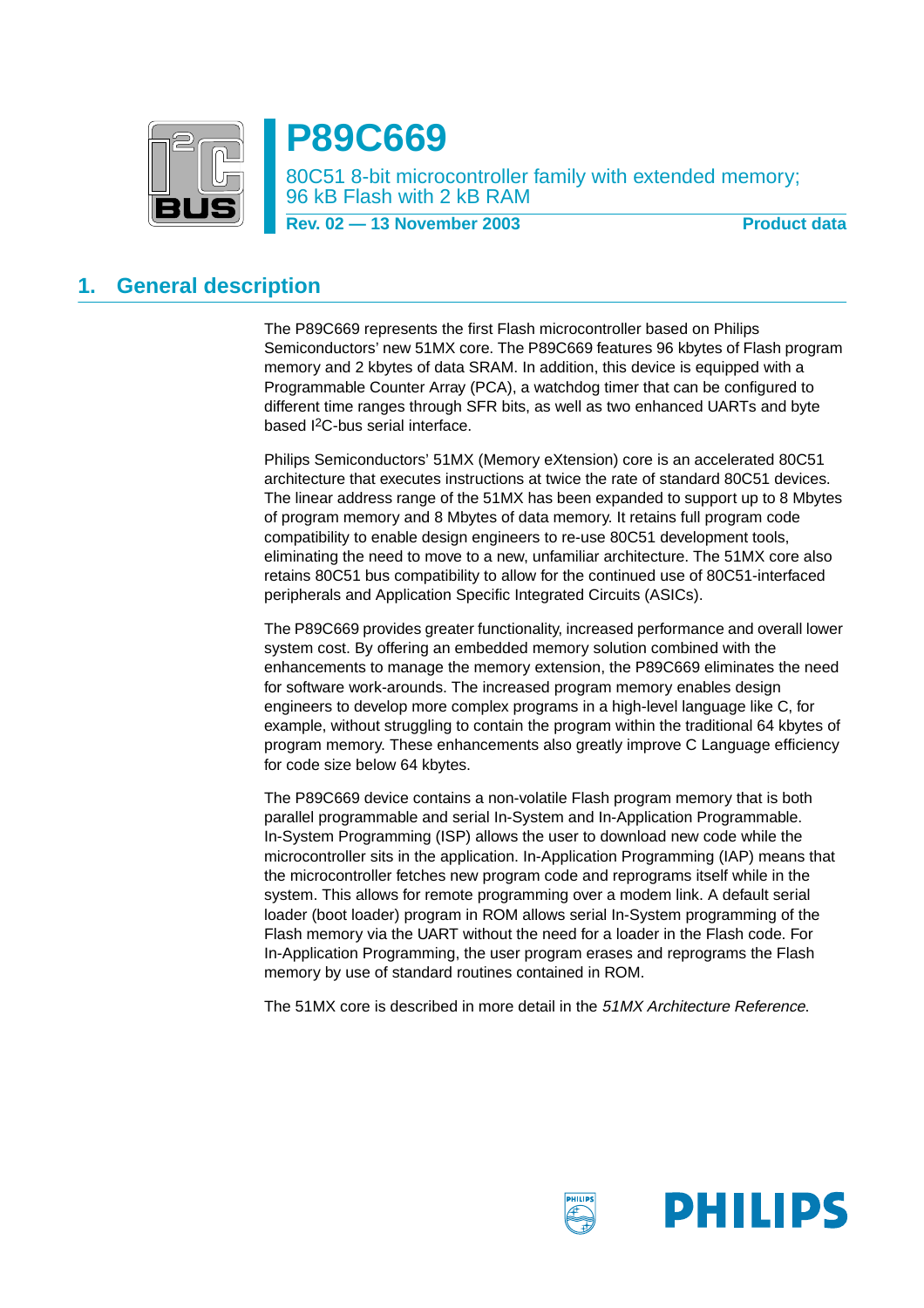# <span id="page-1-1"></span><span id="page-1-0"></span>**2. Features**

### **2.1 Key features**

- Extended features of the 51MX Core:
	- ◆ 23-bit program memory space and 23-bit data memory space
	- ◆ Linear program and data address range expanded to support up to 8 Mbytes each
	- ◆ Program counter expanded to 23 bits
	- ◆ Stack pointer extended to 16 bits enabling stack space beyond the 80C51 limitation
	- ◆ New 23-bit extended data pointer and two 24-bit universal pointers greatly improve C compiler code efficiency in using pointers to access variables in different spaces
- 100% binary compatibility with the classic 80C51 so that existing code is completely reusable
- Up to 24 MHz CPU clock with 6 clock cycles per machine cycle
- 96 kbytes of on-chip program Flash
- 2 kbytes of on-chip data RAM
- Programmable Counter Array (PCA)
- Two full-duplex enhanced UARTs
- Byte based Fast <sup>2</sup>C serial interface (400 kbits/s)

## <span id="page-1-2"></span>**2.2 Key benefits**

- Increases program/data address range to 8 Mbytes each
- Enhances performance and efficiency for C programs
- Fully 80C51-compatible microcontroller
- Provides seamless and compelling upgrade path from classic 80C51
- Preserves 80C51 code base, investment/knowledge, and peripherals and ASICs
- Supported by wide range of 80C51 development systems and programming tools vendors
- The P89C669 makes it possible to develop applications at lower cost and with a reduced time-to-market

### <span id="page-1-3"></span>**2.3 Complete features**

- Fully static
- Up to 24 MHz CPU clock with 6 clock cycles per machine cycle
- 96 kbytes of on-chip Flash with In-System Programming (ISP) and In-Application Programming (IAP) capability
- 2 kbytes of on-chip RAM
- 23-bit program memory space and 23-bit data memory space
- Four-level interrupt priority
- 32 I/O lines (4 ports)
- Three Timers: Timer0, Timer1 and Timer2
- Two full-duplex enhanced UARTs with baud rate generator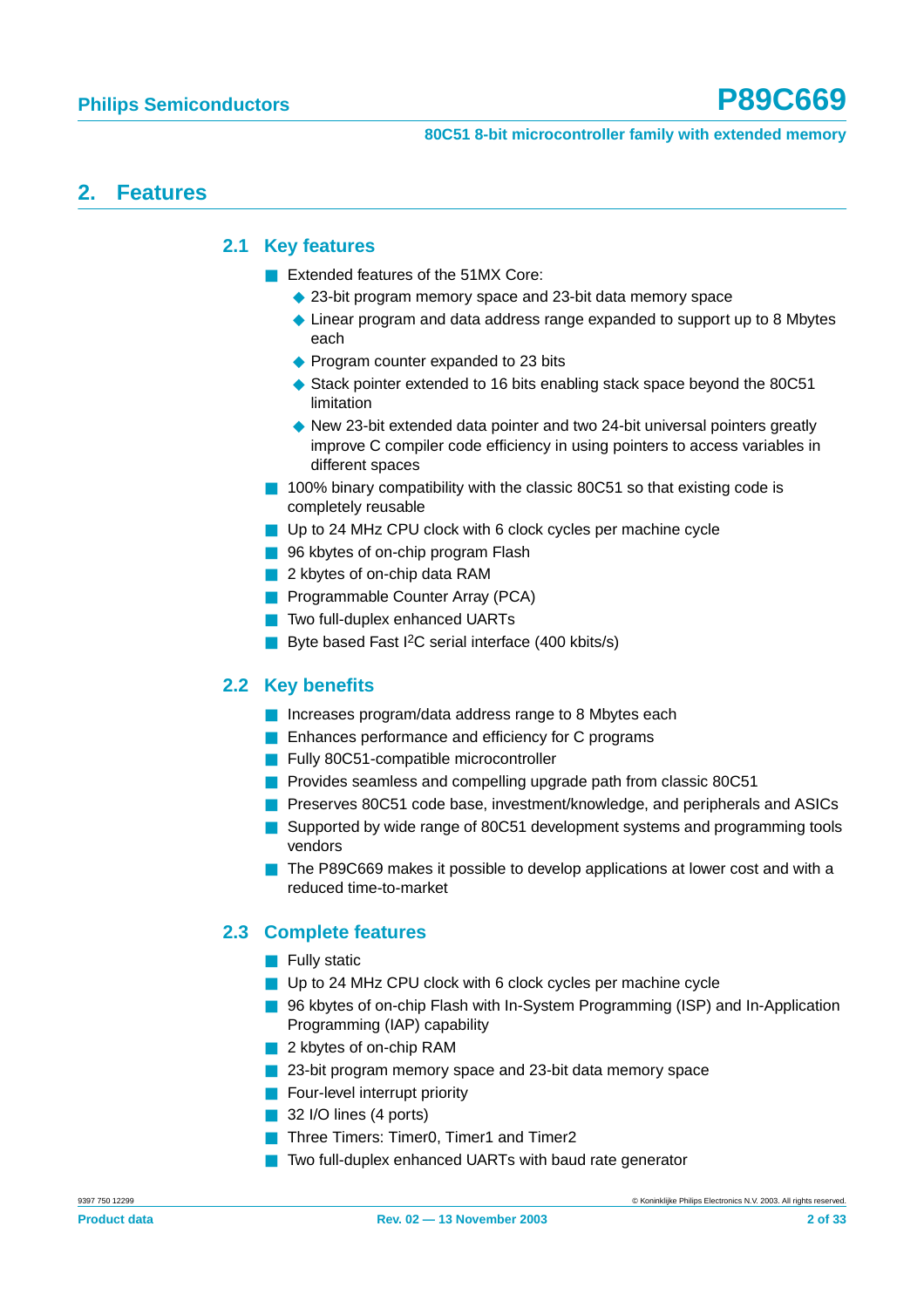- Byte based Fast I<sup>2</sup>C-bus serial interface (400 kbits/s)
- Framing error detection
- Automatic address recognition
- Power control modes
- Clock can be stopped and resumed
- Idle mode
- Power-down mode
- Second DPTR register
- Asynchronous port reset
- Programmable Counter Array (PCA) (compatible with 8xC51Rx+) with five Capture/Compare modules
- Low EMI (inhibit ALE)
- Watchdog timer with programmable prescaler for different time ranges (compatible with 8xC66x with added prescaler)

# <span id="page-2-0"></span>**3. Ordering information**

#### **Table 1: Ordering information**

| <b>Type number</b> | <b>Package</b> |                                                                                       |                      |  |  |  |  |  |  |
|--------------------|----------------|---------------------------------------------------------------------------------------|----------------------|--|--|--|--|--|--|
|                    | <b>Name</b>    | <b>Description</b>                                                                    | <b>Version</b>       |  |  |  |  |  |  |
| P89C669FA          | PLCC44         | plastic leaded chip carrier; 44 leads                                                 | SOT <sub>187-2</sub> |  |  |  |  |  |  |
| P89C669BBD         | LOFP44         | plastic low profile quad flat package; 44 leads;<br>body $10 \times 10 \times 1.4$ mm | SOT389-1             |  |  |  |  |  |  |

## <span id="page-2-1"></span>**3.1 Ordering options**

#### **Table 2: Ordering options**

| <b>Type number</b> | <b>Memory</b> |            | Temperature range                                        | V <sub>DD</sub> voltage | <b>Frequency</b> |  |  |
|--------------------|---------------|------------|----------------------------------------------------------|-------------------------|------------------|--|--|
|                    | <b>OTP</b>    | <b>RAM</b> |                                                          | range                   |                  |  |  |
| P89C669FA          | 96 kB         |            | 2048 B $-40\,^{\circ}\text{C}$ to +85 $^{\circ}\text{C}$ | 4.5 to 5.5 V            | 0 to 24 MHz      |  |  |
| P89C669BBD         | 96 kB         |            | 2048 B 0 $\degree$ C to +70 $\degree$ C                  | 4.5 to 5.5 V            | 0 to 24 MHz      |  |  |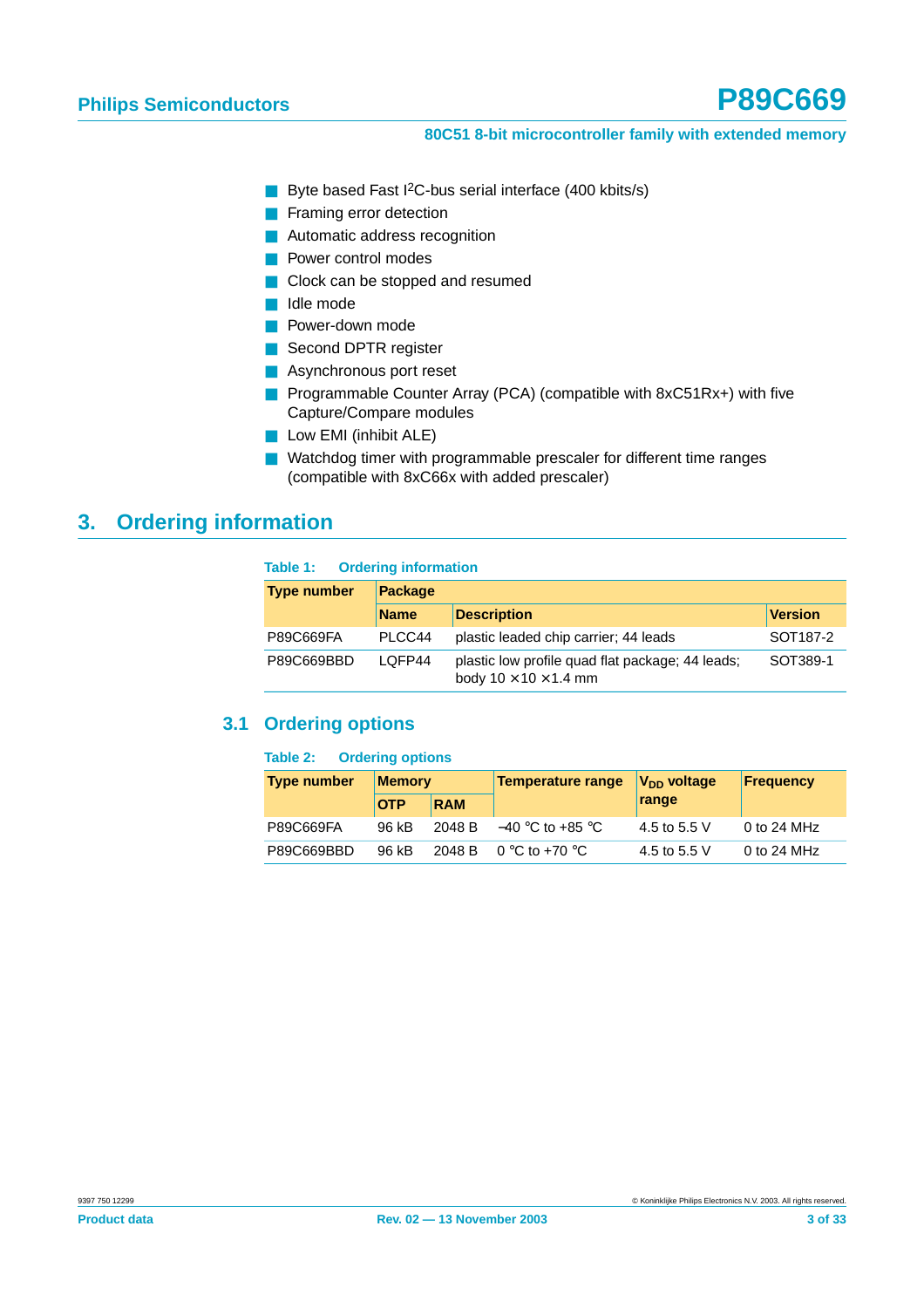# <span id="page-3-0"></span>**4. Block diagram**

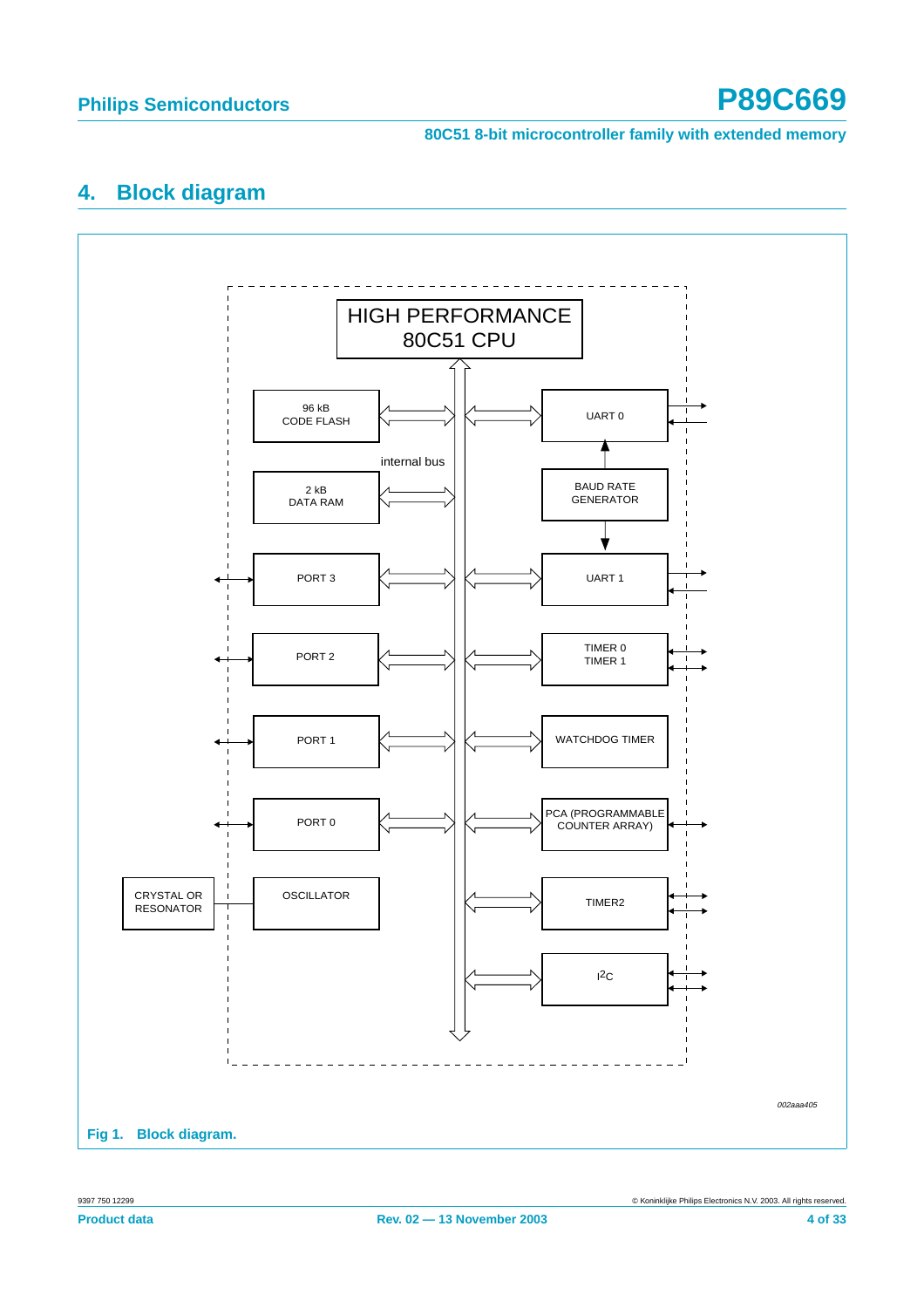# <span id="page-4-0"></span>**5. Functional diagram**

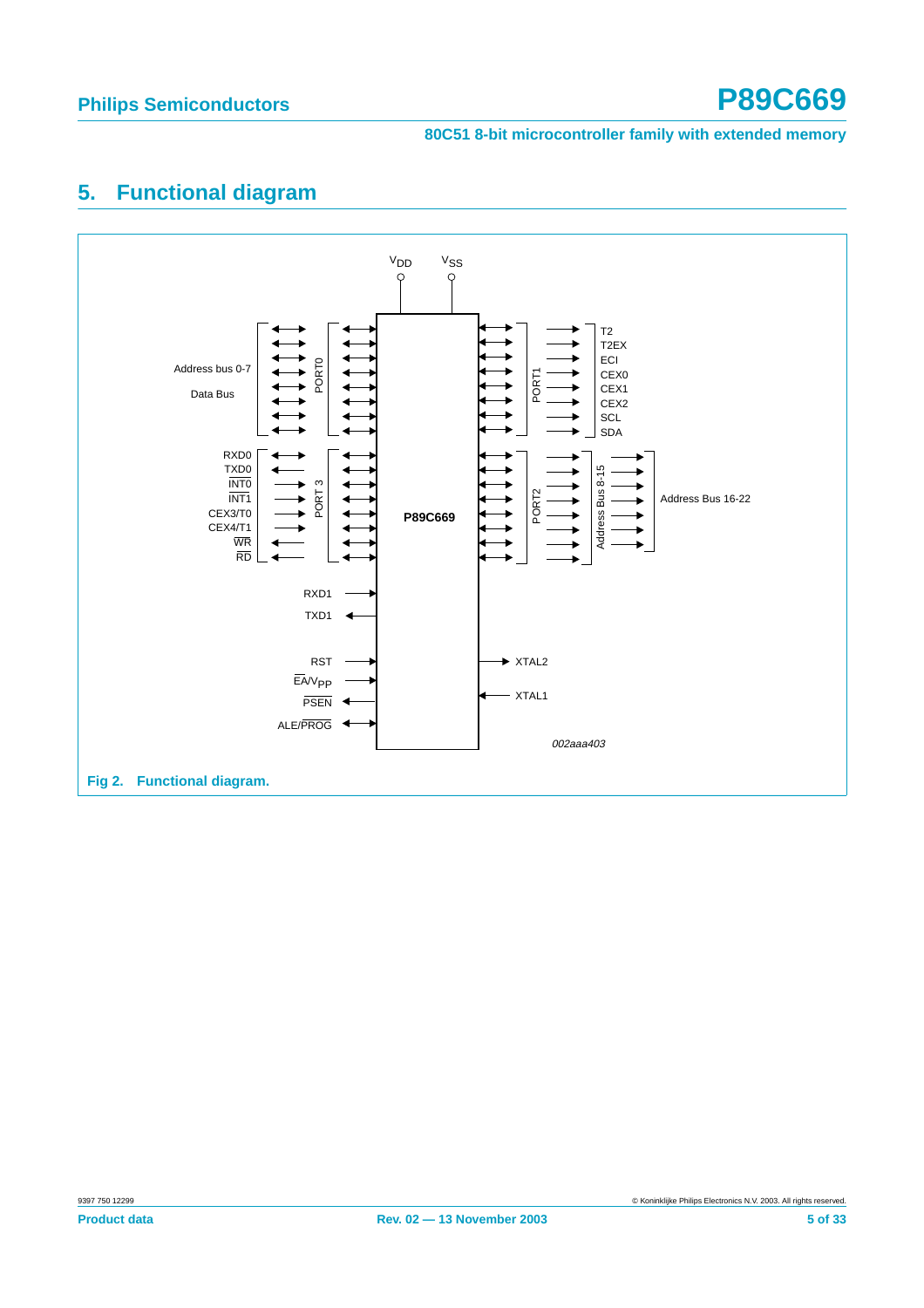# <span id="page-5-2"></span><span id="page-5-1"></span><span id="page-5-0"></span>**6. Pinning information**

### **6.1 Pinning**

### **6.1.1 Plastic leaded chip carrier**

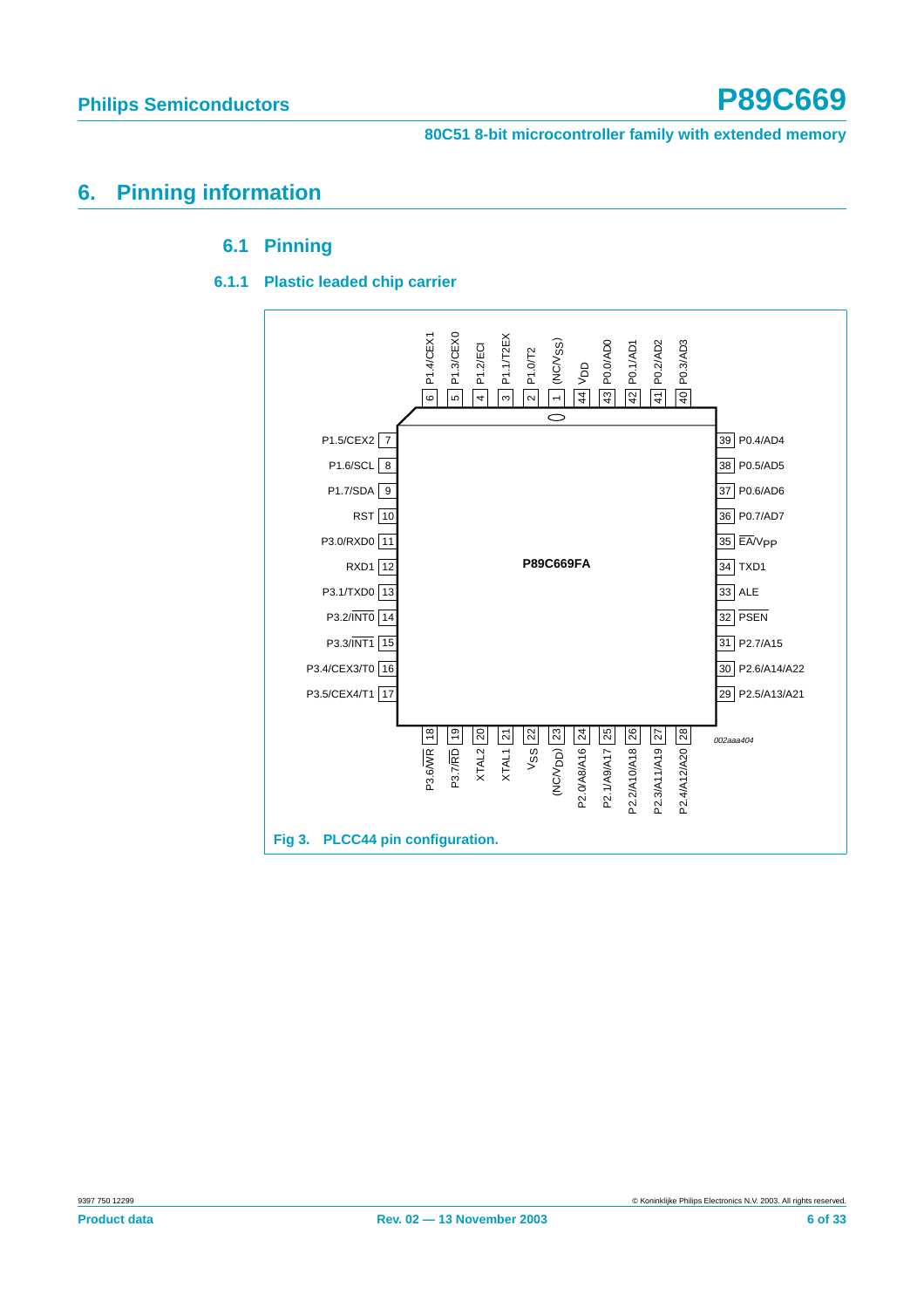

#### <span id="page-6-0"></span>**6.1.2 Plastic low profile quad flat package**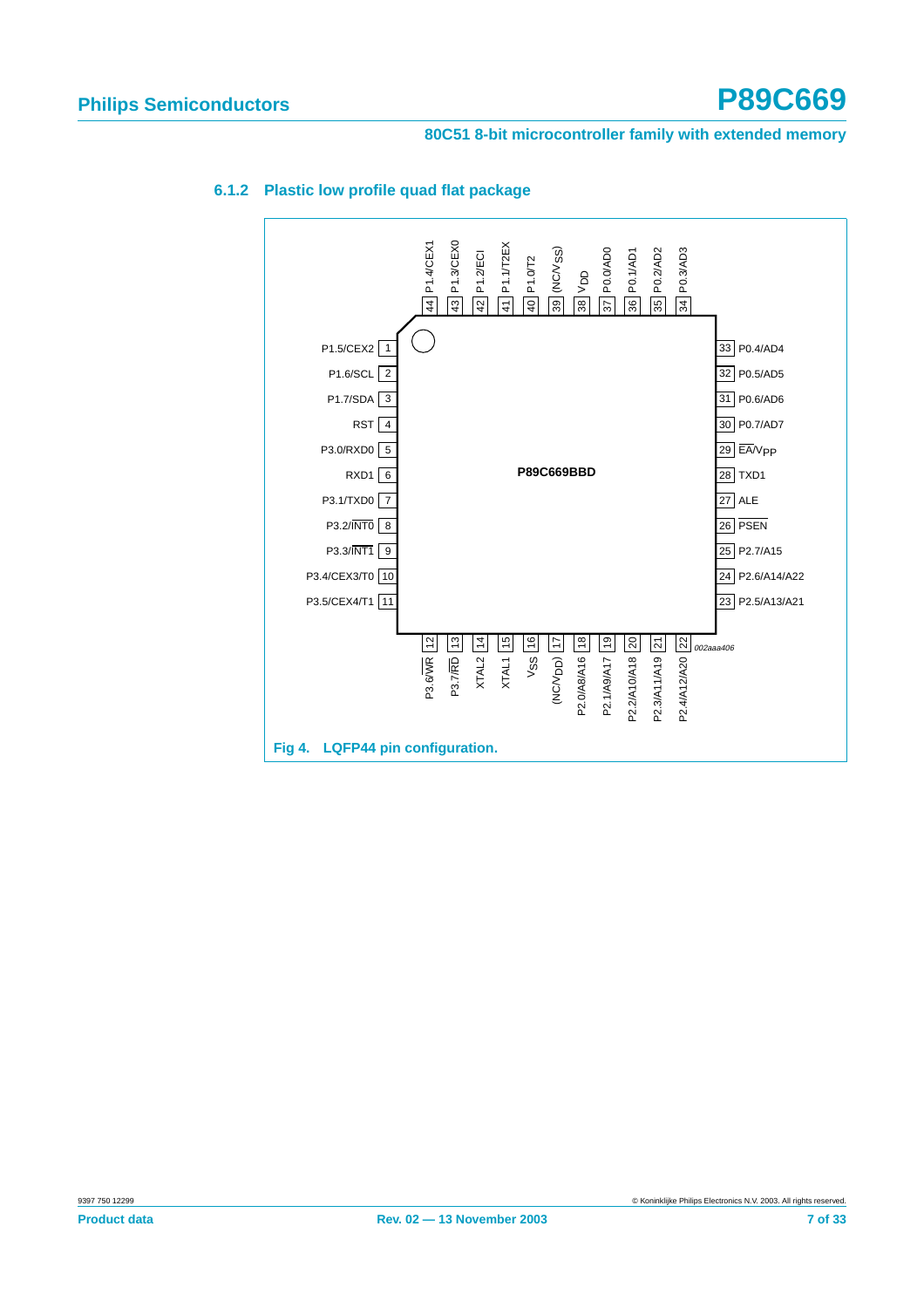# **6.2 Pin description**

<span id="page-7-0"></span>

| Table 3:            | <b>Pin description</b> |                        |              |                                                                                                                                                                                                                                                                                                                                                                                                                                                                                                                                                                                                                                                                                                                                                                                                                                                                                                                                                                                                                                                                                   |
|---------------------|------------------------|------------------------|--------------|-----------------------------------------------------------------------------------------------------------------------------------------------------------------------------------------------------------------------------------------------------------------------------------------------------------------------------------------------------------------------------------------------------------------------------------------------------------------------------------------------------------------------------------------------------------------------------------------------------------------------------------------------------------------------------------------------------------------------------------------------------------------------------------------------------------------------------------------------------------------------------------------------------------------------------------------------------------------------------------------------------------------------------------------------------------------------------------|
| <b>Symbol</b>       | Pin                    |                        | <b>Type</b>  | <b>Description</b>                                                                                                                                                                                                                                                                                                                                                                                                                                                                                                                                                                                                                                                                                                                                                                                                                                                                                                                                                                                                                                                                |
|                     | <b>PLCC</b>            | <b>LQFP</b>            |              |                                                                                                                                                                                                                                                                                                                                                                                                                                                                                                                                                                                                                                                                                                                                                                                                                                                                                                                                                                                                                                                                                   |
| P0.0 - P0.7 43 - 36 |                        | $30 - 37$              | I/O          | Port 0: Port 0 is an open drain, bidirectional I/O port. Port 0 pins that have 1s<br>written to them float and can be used as high-impedance inputs. Port 0 is also<br>the multiplexed low-order address and data bus during accesses to external<br>program and data memory. In this application, it uses strong internal pull-ups<br>when emitting 1s.                                                                                                                                                                                                                                                                                                                                                                                                                                                                                                                                                                                                                                                                                                                          |
| P1.0 - P1.7 2 - 9   |                        | $1 - 3$ ,<br>$40 - 44$ | I/O          | Port 1: Port 1 is an 8-bit bidirectional I/O port with internal pull-ups on all pins.<br>Port 1 pins that have 1s written to them are pulled HIGH by the internal pull-ups<br>and can be used as inputs. As inputs, Port 1 pins that are externally pulled LOW<br>will source current because of the internal pull-ups.                                                                                                                                                                                                                                                                                                                                                                                                                                                                                                                                                                                                                                                                                                                                                           |
|                     | $\overline{c}$         | 40                     | I/O          | • P1.0, T2                                                                                                                                                                                                                                                                                                                                                                                                                                                                                                                                                                                                                                                                                                                                                                                                                                                                                                                                                                                                                                                                        |
|                     |                        |                        |              | - Timer/Counter 2 external count input/Clock out                                                                                                                                                                                                                                                                                                                                                                                                                                                                                                                                                                                                                                                                                                                                                                                                                                                                                                                                                                                                                                  |
|                     | 3                      | 41                     | $\mathbf{I}$ | • P1.1, T2EX                                                                                                                                                                                                                                                                                                                                                                                                                                                                                                                                                                                                                                                                                                                                                                                                                                                                                                                                                                                                                                                                      |
|                     |                        |                        |              | - Timer/Counter 2 Reload/Capture/Direction Control                                                                                                                                                                                                                                                                                                                                                                                                                                                                                                                                                                                                                                                                                                                                                                                                                                                                                                                                                                                                                                |
|                     | 4                      | 42                     | I            | • P1.2, ECI                                                                                                                                                                                                                                                                                                                                                                                                                                                                                                                                                                                                                                                                                                                                                                                                                                                                                                                                                                                                                                                                       |
|                     |                        |                        |              | - External Clock Input to the PCA                                                                                                                                                                                                                                                                                                                                                                                                                                                                                                                                                                                                                                                                                                                                                                                                                                                                                                                                                                                                                                                 |
|                     | 5                      | 43                     | I/O          | • P1.3, CEX0                                                                                                                                                                                                                                                                                                                                                                                                                                                                                                                                                                                                                                                                                                                                                                                                                                                                                                                                                                                                                                                                      |
|                     |                        |                        |              | - Capture/Compare External I/O for PCA module 0                                                                                                                                                                                                                                                                                                                                                                                                                                                                                                                                                                                                                                                                                                                                                                                                                                                                                                                                                                                                                                   |
|                     | 6                      | 44                     | I/O          | • P1.4, CEX1                                                                                                                                                                                                                                                                                                                                                                                                                                                                                                                                                                                                                                                                                                                                                                                                                                                                                                                                                                                                                                                                      |
|                     |                        |                        |              | - Capture/Compare External I/O for PCA module 1 (with pull-up on pin)                                                                                                                                                                                                                                                                                                                                                                                                                                                                                                                                                                                                                                                                                                                                                                                                                                                                                                                                                                                                             |
|                     | 7                      | 1                      | I/O          | • P1.5, CEX2                                                                                                                                                                                                                                                                                                                                                                                                                                                                                                                                                                                                                                                                                                                                                                                                                                                                                                                                                                                                                                                                      |
|                     |                        |                        |              | - Capture/Compare External I/O for PCA module 2 (with pull-up on pin)                                                                                                                                                                                                                                                                                                                                                                                                                                                                                                                                                                                                                                                                                                                                                                                                                                                                                                                                                                                                             |
|                     | 8                      | $\overline{c}$         | I/O          | • P1.6, SCL                                                                                                                                                                                                                                                                                                                                                                                                                                                                                                                                                                                                                                                                                                                                                                                                                                                                                                                                                                                                                                                                       |
|                     |                        |                        |              | $-$ I <sup>2</sup> C serial clock (when I <sup>2</sup> C is used, this pin is open-drain and requires<br>external pull-up due to I <sup>2</sup> C-bus specification)                                                                                                                                                                                                                                                                                                                                                                                                                                                                                                                                                                                                                                                                                                                                                                                                                                                                                                              |
|                     | 9                      | 3                      | I/O          | • P1.7, SDA                                                                                                                                                                                                                                                                                                                                                                                                                                                                                                                                                                                                                                                                                                                                                                                                                                                                                                                                                                                                                                                                       |
|                     |                        |                        |              | $-$ I <sup>2</sup> C serial data (when I <sup>2</sup> C is used, this pin is open-drain and requires<br>external pull-up due to I <sup>2</sup> C-bus specification)                                                                                                                                                                                                                                                                                                                                                                                                                                                                                                                                                                                                                                                                                                                                                                                                                                                                                                               |
| P2.0 - P2.7 24 - 31 |                        | $18 - 25$              | I/O          | Port 2: Port 2 is a 8-bit bidirectional I/O port with internal pull-ups. Port 2 pins<br>that have 1s written to them are pulled HIGH by the internal pull-ups and can be<br>used as inputs. As inputs, port 2 pins that are externally being pulled LOW will<br>source current because of the internal pull-ups. (See Section 9 "Static<br>characteristics", $I_{IL}$ ). Port 2 emits the high-order address byte during fetches from<br>external program memory and during accesses to external data memory that<br>use 16-bit addresses (MOVX @ DPTR) or 23-bit addresses (MOVX @EPTR,<br>EMOV). In this application, it uses strong internal pull-ups when emitting 1s.<br>During accesses to external data memory that use 8-bit addresses (MOV @ Ri),<br>port 2 emits the contents of the P2 Special Function Register.<br>Note that when 23-bit address is used, address bits A16-A22 will be outputted to<br>P2.0-P2.6 when ALE is HIGH, and address bits A8-A14 are outputted to<br>P2.0-P2.6 when ALE is LOW. Address bit A15 is outputted on P2.7 regardless of<br>ALE. |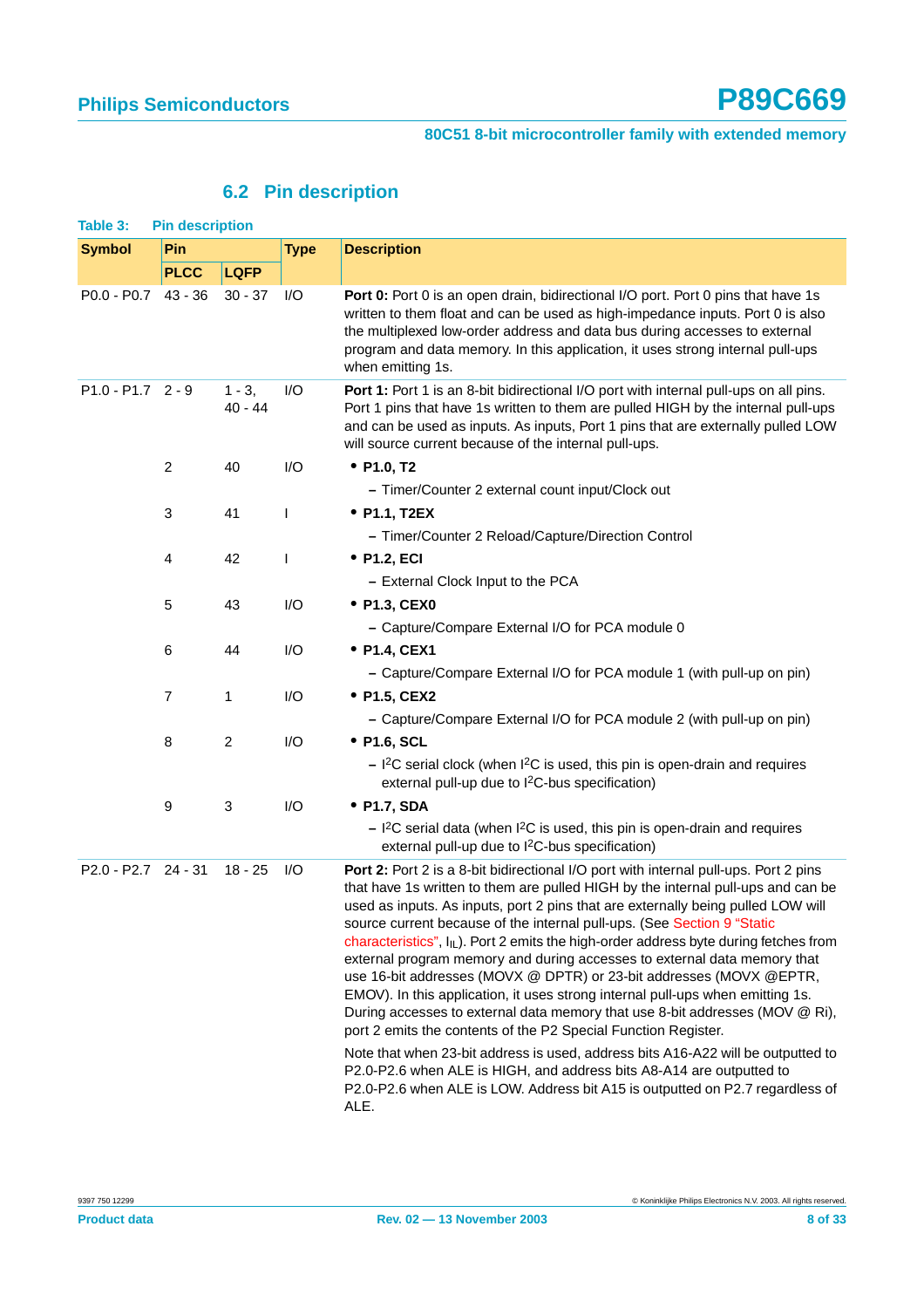| <b>Lable 3.</b><br><b>FIII USSUI PUUILCONNINGU</b><br>Pin<br><b>Symbol</b> |                  |                         |              | <b>Description</b>                                                                                                                                                                                                                                                                                                                                                                                                                                                                    |  |  |  |  |  |  |
|----------------------------------------------------------------------------|------------------|-------------------------|--------------|---------------------------------------------------------------------------------------------------------------------------------------------------------------------------------------------------------------------------------------------------------------------------------------------------------------------------------------------------------------------------------------------------------------------------------------------------------------------------------------|--|--|--|--|--|--|
|                                                                            | <b>PLCC</b>      |                         | <b>Type</b>  |                                                                                                                                                                                                                                                                                                                                                                                                                                                                                       |  |  |  |  |  |  |
| P3.0 - P3.7                                                                |                  | <b>LQFP</b>             | I/O          |                                                                                                                                                                                                                                                                                                                                                                                                                                                                                       |  |  |  |  |  |  |
|                                                                            | 11,<br>$13 - 19$ | 5,<br>$7 - 13$          |              | Port 3: Port 3 is an 8-bit bidirectional I/O port with internal pull-ups. Port 3 pins<br>that have 1s written to them are pulled HIGH by the internal pull-ups and can be<br>used as inputs. As inputs, Port 3 pins that are externally pulled LOW will source<br>current because of the internal pull-ups.                                                                                                                                                                           |  |  |  |  |  |  |
|                                                                            | 11               | 5                       | T            | • P3.0, RXD0                                                                                                                                                                                                                                                                                                                                                                                                                                                                          |  |  |  |  |  |  |
|                                                                            |                  |                         |              | - Serial input port 0                                                                                                                                                                                                                                                                                                                                                                                                                                                                 |  |  |  |  |  |  |
|                                                                            | 13               | $\overline{7}$          | $\circ$      | • P3.1, TXD0                                                                                                                                                                                                                                                                                                                                                                                                                                                                          |  |  |  |  |  |  |
|                                                                            |                  |                         |              | - Serial output port 0                                                                                                                                                                                                                                                                                                                                                                                                                                                                |  |  |  |  |  |  |
|                                                                            | 14               | 8                       | T            | $\bullet$ P3.2, INTO                                                                                                                                                                                                                                                                                                                                                                                                                                                                  |  |  |  |  |  |  |
|                                                                            |                  |                         |              | - External interrupt 0                                                                                                                                                                                                                                                                                                                                                                                                                                                                |  |  |  |  |  |  |
|                                                                            | 15               | 9                       | L            | $\bullet$ P3.3, INT1                                                                                                                                                                                                                                                                                                                                                                                                                                                                  |  |  |  |  |  |  |
|                                                                            |                  |                         |              | - External interrupt 1                                                                                                                                                                                                                                                                                                                                                                                                                                                                |  |  |  |  |  |  |
|                                                                            | 16               | 10                      | $\mathbf{I}$ | • P3.4, T0/CEX3                                                                                                                                                                                                                                                                                                                                                                                                                                                                       |  |  |  |  |  |  |
|                                                                            |                  |                         |              | - Timer0 external input/capture/compare external I/O for PCA module 3                                                                                                                                                                                                                                                                                                                                                                                                                 |  |  |  |  |  |  |
|                                                                            | 17               | 11                      | $\mathbf{I}$ | • P3.5, T1/CEX4                                                                                                                                                                                                                                                                                                                                                                                                                                                                       |  |  |  |  |  |  |
|                                                                            |                  |                         |              | - Timer1 external input/capture/compare external I/O for PCA module 3                                                                                                                                                                                                                                                                                                                                                                                                                 |  |  |  |  |  |  |
|                                                                            | 18               | 12                      | $\circ$      | $\bullet$ P3.6, WR                                                                                                                                                                                                                                                                                                                                                                                                                                                                    |  |  |  |  |  |  |
|                                                                            |                  |                         |              | - External data memory write strobe                                                                                                                                                                                                                                                                                                                                                                                                                                                   |  |  |  |  |  |  |
|                                                                            | 19               | 13                      | $\circ$      | $\bullet$ P3.7, RD                                                                                                                                                                                                                                                                                                                                                                                                                                                                    |  |  |  |  |  |  |
|                                                                            |                  |                         |              | - External data memory read strobe                                                                                                                                                                                                                                                                                                                                                                                                                                                    |  |  |  |  |  |  |
| RXD1                                                                       | 12               | 6                       | $\mathbf{I}$ | $\bullet$ RXD1                                                                                                                                                                                                                                                                                                                                                                                                                                                                        |  |  |  |  |  |  |
|                                                                            |                  |                         |              | - Serial input port 1 (with pull-up on pin)                                                                                                                                                                                                                                                                                                                                                                                                                                           |  |  |  |  |  |  |
| TXD1                                                                       | 34               | 28                      | $\circ$      | • TXD1                                                                                                                                                                                                                                                                                                                                                                                                                                                                                |  |  |  |  |  |  |
|                                                                            |                  |                         |              | - Serial output port 1 (with pull-up on pin)                                                                                                                                                                                                                                                                                                                                                                                                                                          |  |  |  |  |  |  |
| <b>RST</b>                                                                 | 10               | $\overline{\mathbf{4}}$ | $\mathbf{I}$ | Reset: A HIGH on this pin for two machine cycles, while the oscillator is running,<br>resets the device. An internal diffused resistor to V <sub>SS</sub> permits a power-on reset<br>using only an external capacitor to $V_{DD}$ .                                                                                                                                                                                                                                                  |  |  |  |  |  |  |
| <b>ALE</b>                                                                 | 33               | 27                      | O            | Address Latch Enable: Output pulse for latching the LOW byte of the address<br>during an access to external memory. In normal operation, ALE is emitted at a<br>constant rate of $\frac{1}{6}$ the oscillator frequency, and can be used for external timing<br>or clocking. Note that one ALE pulse is skipped during each access to external<br>data memory. ALE can be disabled by setting SFR AUXR.0. With this bit is set,<br>ALE will be active only during a MOVX instruction. |  |  |  |  |  |  |
| <b>PSEN</b>                                                                | 32               | 26                      | O            | Program Store Enable: The read strobe to external program memory. When<br>executing code from the external program memory, PSEN is activated twice each<br>machine cycle, except that two PSEN activations are skipped during each<br>access to external data memory. PSEN is not activated during fetches from<br>internal program memory.                                                                                                                                           |  |  |  |  |  |  |
| $EAV_{PP}$                                                                 | 35               | 29                      | I.           | <b>External Access Enable/Programming Supply Voltage: EA must be</b><br>externally held LOW to enable the device to fetch code from external program<br>memory locations. If $\overline{EA}$ is held HIGH, the device executes from internal program<br>memory. The value on the $\overline{EA}$ pin is latched when RST is released and any<br>subsequent changes have no effect.                                                                                                    |  |  |  |  |  |  |
| XTAL <sub>1</sub>                                                          | 21               | 15                      | I.           | Crystal 1: Input to the inverting oscillator amplifier and input to the internal clock<br>generator circuits.                                                                                                                                                                                                                                                                                                                                                                         |  |  |  |  |  |  |
| 9397 750 12299                                                             |                  |                         |              | © Koninklijke Philips Electronics N.V. 2003. All rights reserved.                                                                                                                                                                                                                                                                                                                                                                                                                     |  |  |  |  |  |  |

### **Table 3: Pin description**…continued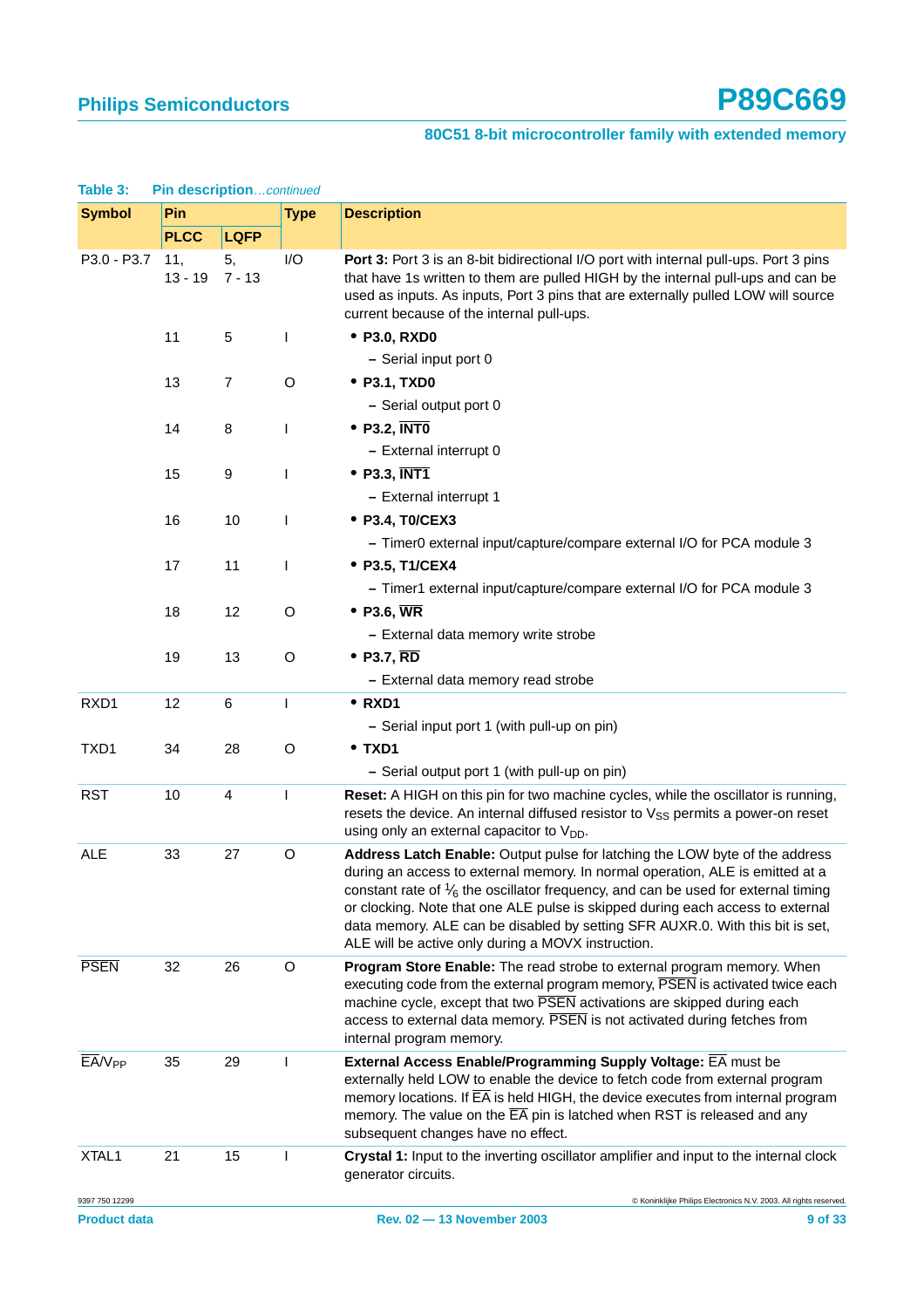| rapie of          | <b>PIN GESCHIPHONCOMMUTED</b> |             |   |                                                                                                                                                                                                                                                                                                                                                                                                                                                                                             |
|-------------------|-------------------------------|-------------|---|---------------------------------------------------------------------------------------------------------------------------------------------------------------------------------------------------------------------------------------------------------------------------------------------------------------------------------------------------------------------------------------------------------------------------------------------------------------------------------------------|
| <b>Symbol</b>     | <b>Pin</b>                    |             |   | <b>Description</b>                                                                                                                                                                                                                                                                                                                                                                                                                                                                          |
|                   | <b>PLCC</b>                   | <b>LQFP</b> |   |                                                                                                                                                                                                                                                                                                                                                                                                                                                                                             |
| XTAL <sub>2</sub> | 20                            | 14          | O | Crystal 2: Output from the inverting oscillator amplifier.                                                                                                                                                                                                                                                                                                                                                                                                                                  |
| $V_{SS}$          | 22                            | 16          |   | <b>Ground: 0 V reference.</b>                                                                                                                                                                                                                                                                                                                                                                                                                                                               |
| V <sub>DD</sub>   | 44                            | 38          |   | <b>Power Supply:</b> This is the power supply voltage for normal operation as well as<br>Idle and Power-down modes.                                                                                                                                                                                                                                                                                                                                                                         |
| $(NC/V_{SS})$     | 1                             | 39          |   | <b>No Connect/Ground:</b> This pin is internally connected to $V_{SS}$ on the P89C669. If<br>connected externally, this pin must only be connected to the same $V_{SS}$ as at<br>pin 22. (Note: Connecting the second pair of $V_{SS}$ and $V_{DD}$ pins is not required.<br>However, they may be connected in addition to the primary $V_{SS}$ and $V_{DD}$ pins to<br>improve power distribution, reduce noise in output signals, and improve<br>system-level EMI characteristics.)       |
| $(NC/V_{DD})$     | 23                            | 17          |   | <b>No Connect/Power Supply:</b> This pin is internally connected to $V_{DD}$ on the<br>P89C669. If connected externally, this pin must only be connected to the same<br>$V_{DD}$ as at pin 44. (Note: Connecting the second pair of $V_{SS}$ and $V_{DD}$ pins is not<br>required. However, they may be connected in addition to the primary $V_{SS}$ and<br>$V_{DD}$ pins to improve power distribution, reduce noise in output signals, and<br>improve system-level EMI characteristics.) |

# **Table 3:** Pin description continued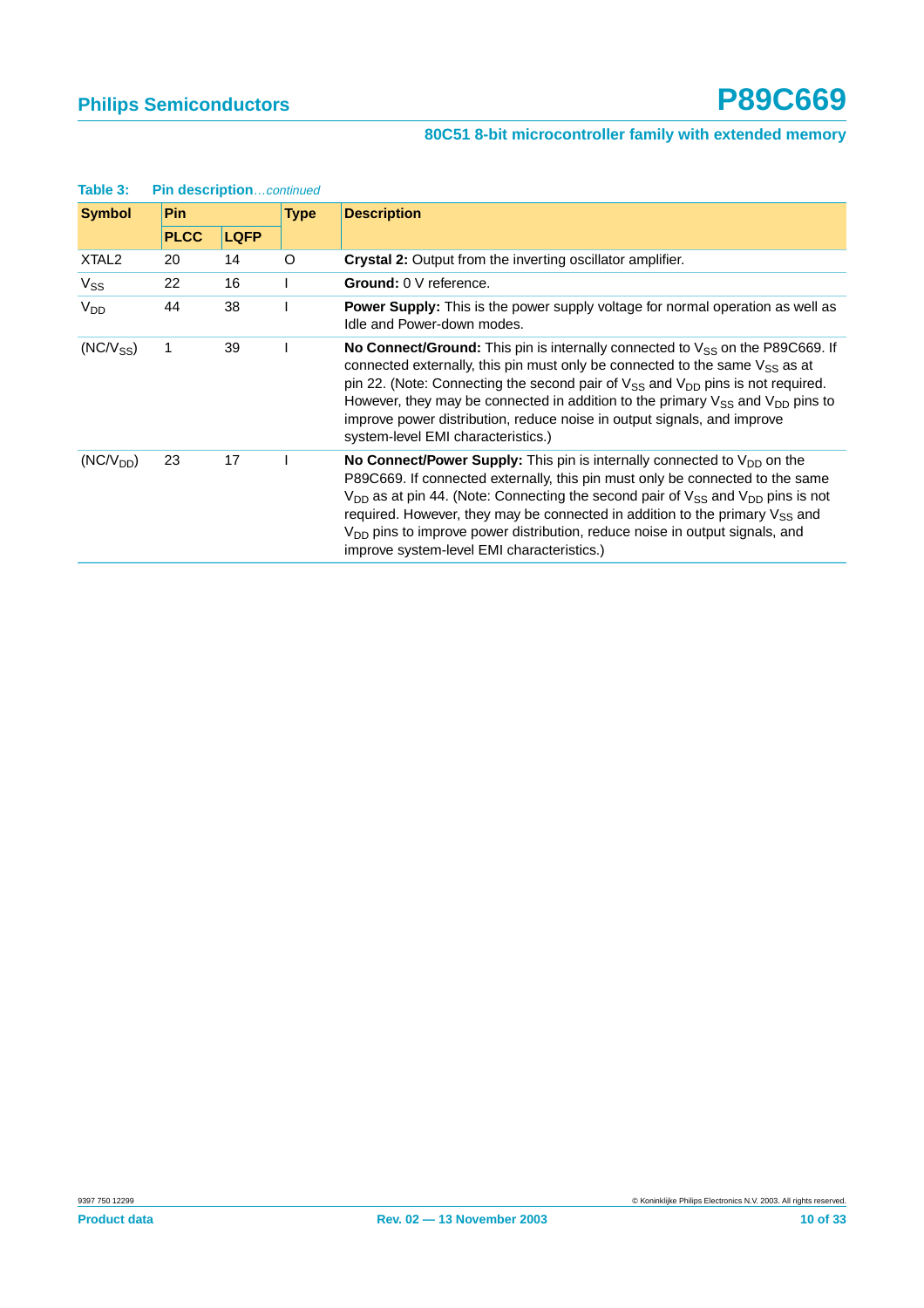# <span id="page-10-1"></span><span id="page-10-0"></span>**7. Functional description**

### **7.1 Flash memory description**

The P89C669 contains 96 kbytes of Flash program memory. It is organized as 12 separate blocks, each block containing 8 kbytes.

The P89C669 Flash memory augments EPROM functionality with in-circuit electrical erasure and programming. The Flash can be read and written as bytes. The Chip Erase operation will erase the entire program memory. The Block Erase function can erase any Flash byte block. In-system programming and standard parallel programming are both available. On-chip erase and write timing generation contribute to a user friendly programming interface. The P89C669 Flash reliably stores memory contents even after 10,000 erase and program cycles. The cell is designed to optimize the erase and programming mechanisms. In addition, the combination of advanced tunnel oxide processing and low internal electric fields for erase and programming operations produces reliable cycling. The P89C669 uses a  $+5$  V V<sub>PP</sub> supply to perform the Program/Erase algorithms.

- **•** Flash internal program memory with Block Erase.
- **•** Internal 4 kbytes Boot Flash, containing low-level in-system programming routines and a default UART loader. User program can call these routines to perform In-Application Programming (IAP). The BootFlash can be turned off to provide access to the full 8 Mbytes memory space.
- **•** Boot vector allows user provided Flash loader code to reside anywhere in the Flash memory space. This configuration provides flexibility to the user.
- **•** Default loader in BootFlash allows programming via the UART interface without the need for a user provided loader.
- **•** Up to 8 Mbytes of external program memory if the internal program memory is disabled  $(\overline{EA} = 0)$ .
- **•** +5 V programming and erase voltage.
- **•** Read/Programming/Erase using ISP/IAP:
	- **–** Byte Programming (20 µs).
	- **–** Typical quick erase times (including preprogramming time):
		- **–** Block Erase (8 kbytes) in 1 second.
		- **–** Full Erase (96 kbytes) in 1 second.
- **•** Parallel programming with 87C51-like hardware interface to programmer.
- **•** Programmable security for the code in the Flash.
- **•** 10,000 minimum erase/program cycles for each byte.
- **•** 10 year minimum data retention.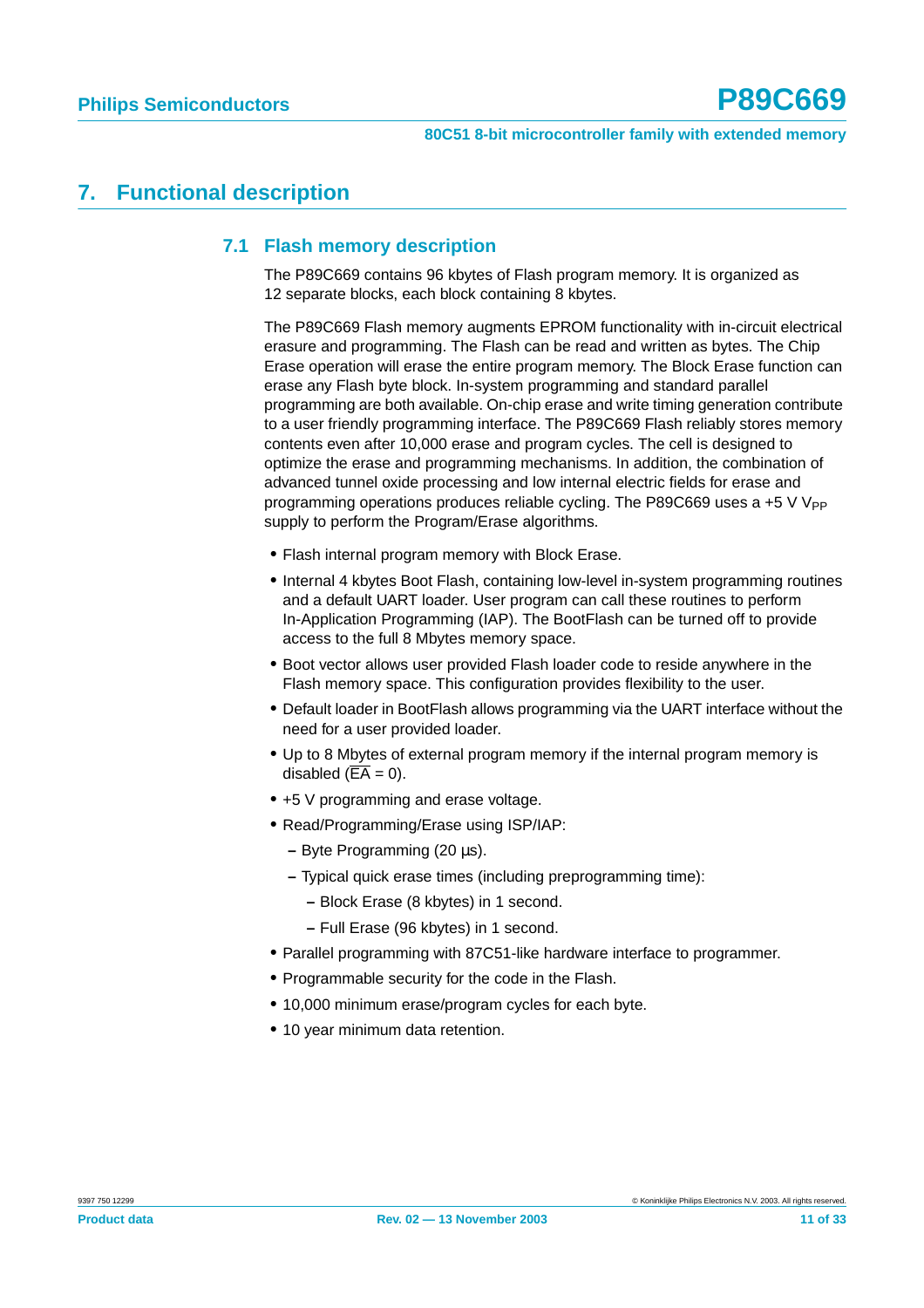### <span id="page-11-0"></span>**7.2 Memory arrangement**

P89C669 has 96 kbytes of Flash (MX universal map range: 80:0000-81:7FFF) and 2 kbytes of on-chip RAM:

**Table 4: Memory arrangement**

| Data memory  |                                                                                                                                             | <b>Size (Bytes) and MX</b><br>universal memory<br>map range |
|--------------|---------------------------------------------------------------------------------------------------------------------------------------------|-------------------------------------------------------------|
| <b>Type</b>  | <b>Description</b>                                                                                                                          | <b>P89C669</b>                                              |
| DATA         | memory that can be addressed both directly and<br>indirectly; can be used as stack                                                          | 128<br>(7F:0000-7F:007F)                                    |
| <b>IDATA</b> | superset of DATA; memory that can be addressed<br>indirectly (where direct address for upper half is for SFR<br>only); can be used as stack | 256<br>(7F:0000-7F:00FF)                                    |
| <b>EDATA</b> | superset of DATA/IDATA; memory that can be addressed<br>indirectly using Universal Pointers (PR0.1); can be used<br>as stack                | 1280<br>(7F:0000-7F:04FF)                                   |
| XDATA        | memory (on-chip 'External Data') that is accessed via<br>the MOVX/EMOV instructions using DPTR/EPTR                                         | 768<br>$(00:0000-00:02FF)$                                  |

For more detailed information, please refer to the P89C669 User Manual.

### <span id="page-11-1"></span>**7.3 Special function registers**

Special Function Register (SFR) accesses are restricted in the following ways:

- **•** User must **not** attempt to access any SFR locations not defined.
- **•** Accesses to any defined SFR locations must be strictly for the functions for the SFRs.
- **•** SFR bits labeled '-', '0', or '1' can **only** be written and read as follows:
	- **–** '-' **must** be written with '0', but can return any value when read (even if it was written with '0'). It is a reserved bit and may be used in future derivatives.
	- **–** '0' **must** be written with '0', and will return a '0' when read.
	- **–** '1' **must** be written with '1', and will return a '1' when read.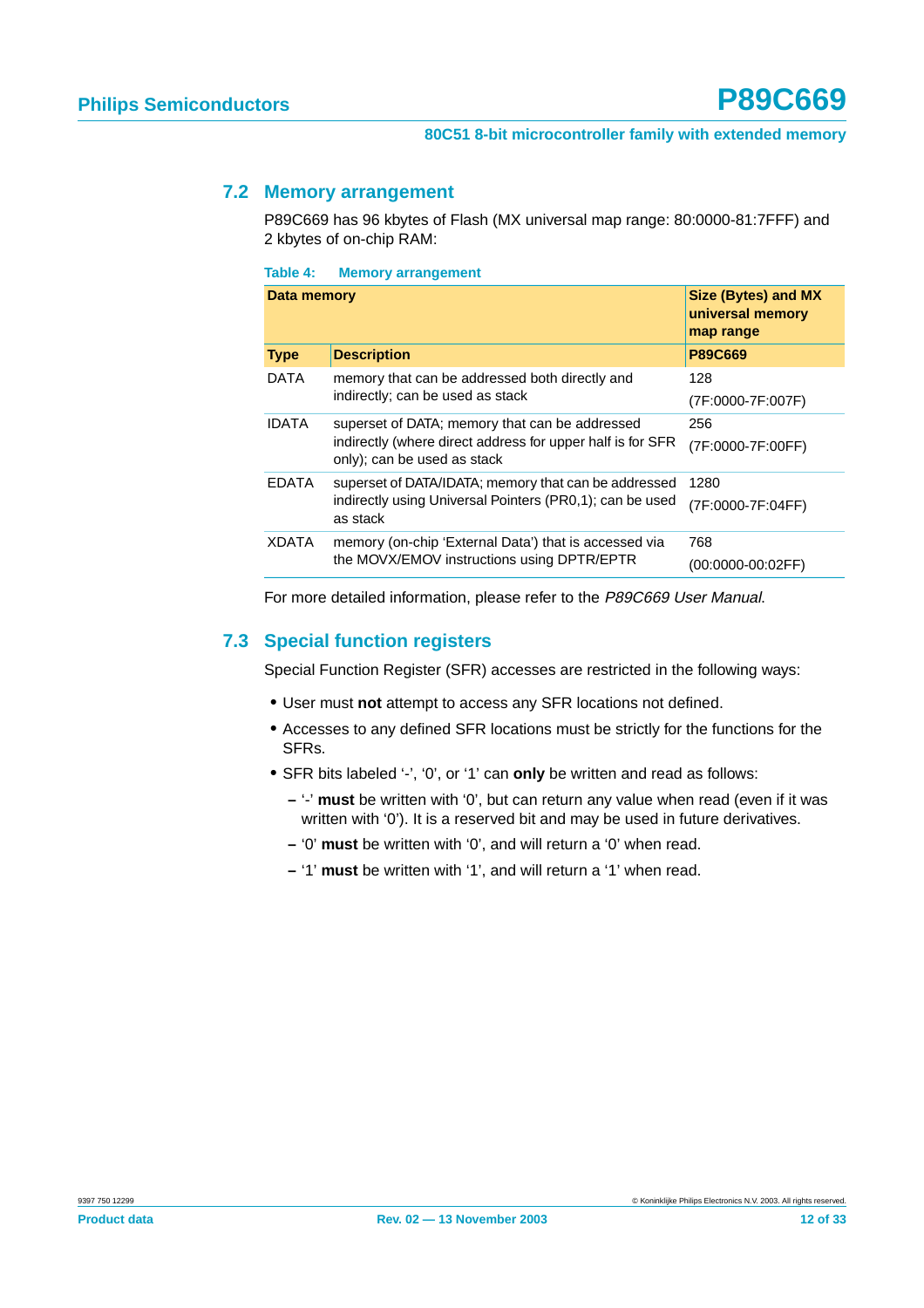|                                                                  | Table 5:              | <b>Special function registers</b>    |                    |                                    |                |                |           |                  |                  |                  |                  |                    |
|------------------------------------------------------------------|-----------------------|--------------------------------------|--------------------|------------------------------------|----------------|----------------|-----------|------------------|------------------|------------------|------------------|--------------------|
| <b>Product data</b><br>8397 750 12299                            | <b>Name</b>           | <b>Description</b>                   | <b>SFR</b>         | <b>Bit functions and addresses</b> |                |                |           |                  |                  |                  |                  | <b>Reset</b>       |
|                                                                  |                       |                                      | addr.              | <b>MSB</b>                         |                |                |           |                  |                  |                  | <b>LSB</b>       | value              |
|                                                                  |                       |                                      | <b>Bit address</b> | E7                                 | E <sub>6</sub> | E <sub>5</sub> | <b>E4</b> | E <sub>3</sub>   | E <sub>2</sub>   | E1               | E0               |                    |
|                                                                  | ACC <sup>[1]</sup>    | Accumulator                          | E <sub>0</sub> H   |                                    |                |                |           |                  |                  |                  |                  | 00H                |
|                                                                  | AUXR <sup>[2]</sup>   | <b>Auxiliary Function Register</b>   | 8EH                |                                    |                |                |           |                  |                  | <b>EXTRAM</b>    | AO               | 00H[6]             |
|                                                                  | AUXR1 <sup>[2]</sup>  | <b>Auxiliary Function Register 1</b> | A <sub>2</sub> H   |                                    | $\blacksquare$ | ENBOOT -       |           | GF <sub>2</sub>  | $\mathbf 0$      | $\blacksquare$   | <b>DPS</b>       | 00H[6]             |
|                                                                  |                       |                                      | Bit address   F7   |                                    | F <sub>6</sub> | F <sub>5</sub> | F4        | F <sub>3</sub>   | F2               | F <sub>1</sub>   | F <sub>0</sub>   |                    |
|                                                                  | B <sup>[1]</sup>      | <b>B</b> Register                    | <b>F0H</b>         |                                    |                |                |           |                  |                  |                  |                  | 00H                |
|                                                                  | BRGCON <sup>[2]</sup> | <b>Baud Rate Generator Control</b>   | 85H[3]             |                                    | ä,             |                |           |                  |                  | SOBRGS BRGEN     |                  | 00H[6]             |
|                                                                  | <b>BRGR0[2][5]</b>    | Baud Rate Generator Rate LOW         | 86H[3]             |                                    |                |                |           |                  |                  |                  |                  | 00H                |
|                                                                  | <b>BRGR1[2][5]</b>    | Baud Rate Generator Rate HIGH 87H[3] |                    |                                    |                |                |           |                  |                  |                  |                  | 00H[6]             |
|                                                                  | CCAP0H <sup>[2]</sup> | Module 0 Capture HIGH                | <b>FAH</b>         |                                    |                |                |           |                  |                  |                  |                  | <b>XXH</b>         |
| <b>Rev. 02</b>                                                   | CCAP1H <sup>[2]</sup> | Module 1 Capture HIGH                | <b>FBH</b>         |                                    |                |                |           |                  |                  |                  |                  | <b>XXH</b>         |
|                                                                  | CCAP2H <sup>[2]</sup> | Module 2 Capture HIGH                | <b>FCH</b>         |                                    |                |                |           |                  |                  |                  |                  | <b>XXH</b>         |
| T                                                                | CCAP3H <sup>[2]</sup> | Module 3 Capture HIGH                | <b>FDH</b>         |                                    |                |                |           |                  |                  |                  |                  | <b>XXH</b>         |
|                                                                  | CCAP4H <sup>[2]</sup> | Module 4 Capture HIGH                | <b>FEH</b>         |                                    |                |                |           |                  |                  |                  |                  | <b>XXH</b>         |
|                                                                  | CCAP0L <sup>[2]</sup> | Module 0 Capture LOW                 | EAH                |                                    |                |                |           |                  |                  |                  |                  | <b>XXH</b>         |
|                                                                  | CCAP1L <sup>[2]</sup> | Module 1 Capture LOW                 | <b>EBH</b>         |                                    |                |                |           |                  |                  |                  |                  | <b>XXH</b>         |
| <b>13 November 2003</b>                                          | CCAP2L <sup>[2]</sup> | Module 2 Capture LOW                 | <b>ECH</b>         |                                    |                |                |           |                  |                  |                  |                  | <b>XXH</b>         |
|                                                                  | CCAP3L <sup>[2]</sup> | Module 3 Capture LOW                 | <b>EDH</b>         |                                    |                |                |           |                  |                  |                  |                  | <b>XXH</b>         |
|                                                                  | CCAP4L <sup>[2]</sup> | Module 4 Capture LOW                 | EEH                |                                    |                |                |           |                  |                  |                  |                  | <b>XXH</b>         |
|                                                                  | CCAPM0 <sup>[2]</sup> | Module 0 Mode                        | <b>DAH</b>         |                                    | ECOM 0         | CAPP_0         | CAPN_0    | MAT_0            | TOG_0            | PWM_0            | ECCF_0           | 00H[6]             |
|                                                                  | CCAPM1 <sup>[2]</sup> | Module 1 Mode                        | <b>DBH</b>         |                                    | ECOM_1         | CAPP_1         | CAPN_1    | MAT <sub>1</sub> | TOG_1            | PWM_1            | ECCF_1           | 00H <sup>[6]</sup> |
|                                                                  | CCAPM2 <sup>[2]</sup> | Module 2 Mode                        | <b>DCH</b>         |                                    | ECOM_2         | CAPP_2         | CAPN_2    | MAT <sub>2</sub> | TOG_2            | PWM_2            | ECCF_2           | 00H <sup>[6]</sup> |
|                                                                  | CCAPM3 <sup>[2]</sup> | Module 3 Mode                        | <b>DDH</b>         |                                    | ECOM_3         | CAPP_3         | CAPN_3    | MAT_3            | TOG_3            | PWM_3            | ECCF_3           | 00H[6]             |
|                                                                  | CCAPM4 <sup>[2]</sup> | Module 4 Mode                        | <b>DEH</b>         |                                    | ECOM_4         | CAPP_4         | CAPN_4    | MAT_4            | TOG_4            | PWM_4            | ECCF_4           | 00H <sup>[6]</sup> |
|                                                                  |                       |                                      | <b>Bit address</b> | DF                                 | <b>DE</b>      | <b>DD</b>      | <b>DC</b> | <b>DB</b>        | <b>DA</b>        | D9               | D <sub>8</sub>   |                    |
|                                                                  | <b>CCON[1][2]</b>     | <b>PCA Counter Control</b>           | D8H                | <b>CF</b>                          | <b>CR</b>      |                | CCF4      | CCF <sub>3</sub> | CCF <sub>2</sub> | CCF1             | CCF <sub>0</sub> | 00H[6]             |
| © Koninklijke Philips Electronics N.V. 2003. All rights reserved | CH <sup>[2]</sup>     | PCA Counter HIGH                     | F <sub>9</sub> H   |                                    |                |                |           |                  |                  |                  |                  | 00H                |
|                                                                  | CL <sup>[2]</sup>     | PCA Counter LOW                      | E9H                |                                    |                |                |           |                  |                  |                  |                  | 00H                |
|                                                                  | CMOD <sup>[2]</sup>   | <b>PCA Counter Mode</b>              | D9H                | <b>CIDL</b>                        | <b>WDTE</b>    |                |           |                  | CPS <sub>1</sub> | CPS <sub>0</sub> | <b>ECF</b>       | 00H[6]             |
| 13 of 33                                                         | <b>DPTR</b>           | Data Pointer (2 bytes)               |                    |                                    |                |                |           |                  |                  |                  |                  | 00H                |
|                                                                  |                       |                                      |                    |                                    |                |                |           |                  |                  |                  |                  |                    |

**P89C669**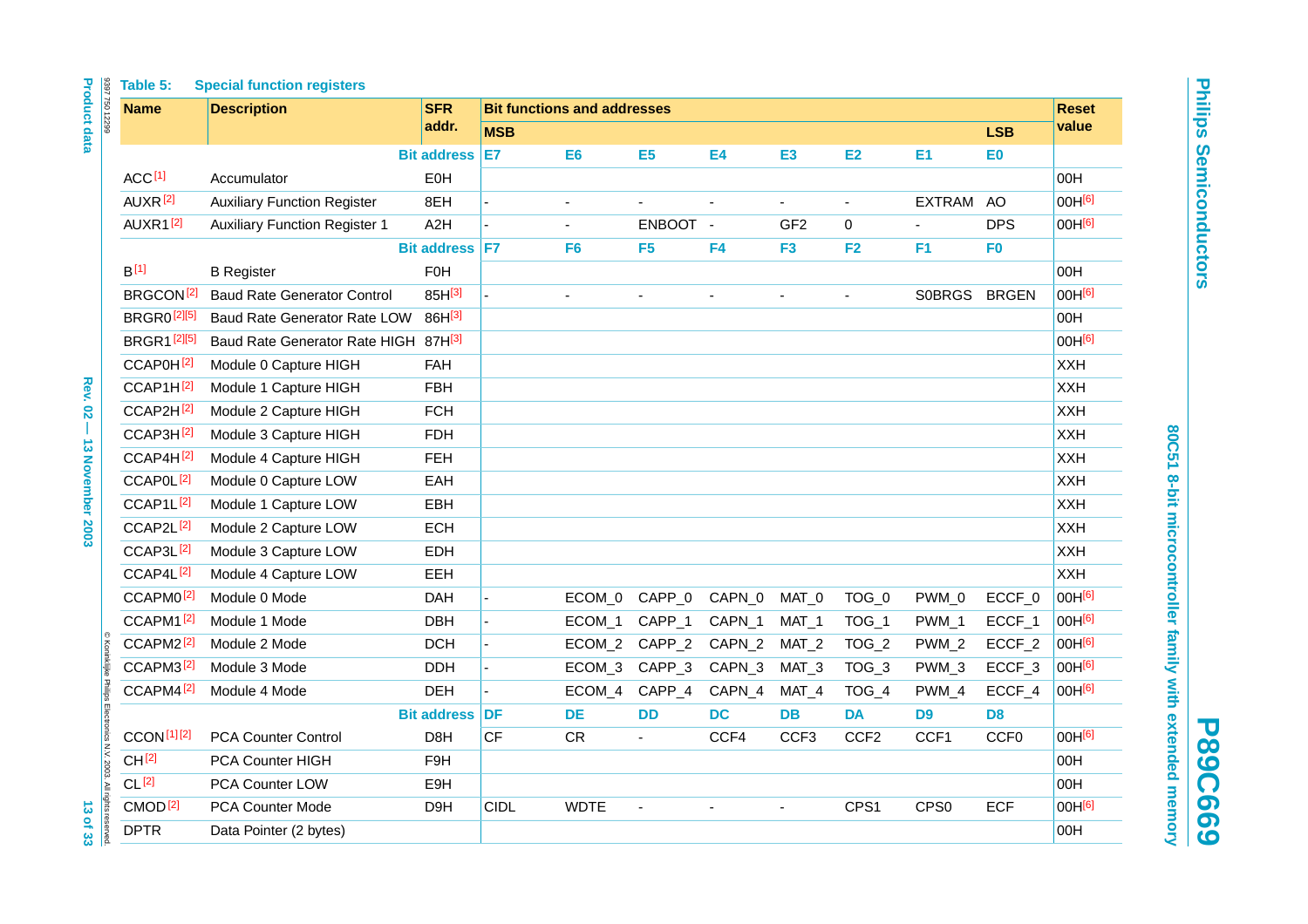| г<br>ī |
|--------|
|        |
|        |
| ì      |
| ľ<br>1 |
| I<br>١ |
| ľ<br>B |
|        |
| ۳      |
|        |
| ľ<br>۱ |
|        |
|        |
| ١      |
|        |
|        |
| j<br>ī |

80C51 8-bit microcontroller family with extended memory **80C51 8-bit microcontroller family with extended memory**

**P89C669**

|                                                                  |                      | Table 5:<br><b>Special function registerscontinued</b> |                       |                 |                                    |                  |                                  |                   |            |                 |                          |                  |
|------------------------------------------------------------------|----------------------|--------------------------------------------------------|-----------------------|-----------------|------------------------------------|------------------|----------------------------------|-------------------|------------|-----------------|--------------------------|------------------|
| <b>Product data</b><br>8397 750 12299                            | <b>Name</b>          | <b>Description</b>                                     | <b>SFR</b>            |                 | <b>Bit functions and addresses</b> |                  |                                  |                   |            |                 |                          |                  |
|                                                                  |                      |                                                        | addr.                 | <b>MSB</b>      |                                    |                  |                                  |                   |            |                 | <b>LSB</b>               | value            |
|                                                                  | <b>DPH</b>           | Data Pointer HIGH                                      | 83H                   |                 |                                    |                  |                                  |                   |            |                 |                          | 00H              |
|                                                                  | <b>DPL</b>           | Data Pointer LOW                                       | 82H                   |                 |                                    |                  |                                  |                   |            |                 |                          | 00H              |
|                                                                  | EPL[2]               | <b>Extended Data Pointer LOW</b>                       | FCH <sup>[3]</sup>    |                 |                                    |                  |                                  |                   |            |                 |                          | 00H              |
|                                                                  | EPM <sup>[2]</sup>   | <b>Extended Data Pointer Middle</b>                    | $FDH^{[3]}$           |                 |                                    |                  |                                  |                   |            |                 |                          | 00H              |
|                                                                  | EPH[2]               | <b>Extended Data Pointer HIGH</b>                      | FEH[3]                |                 |                                    |                  |                                  |                   |            |                 |                          | 00H              |
|                                                                  | I2ADR                | I <sup>2</sup> C Slave Address Register                | 94H                   | addr.6          | addr.5                             | addr.4           | addr.3                           | addr.2            | addr.1     | addr.0          | GC                       | 00H              |
|                                                                  | I2CON                | <sup>2</sup> C Control Register                        | 91H                   |                 | I2EN                               | <b>STA</b>       | <b>STO</b>                       | SI                | AA         |                 | <b>CRSEL</b>             | 00H              |
|                                                                  | I2DAT                | <sup>2</sup> C Data Register                           | 93H                   |                 |                                    |                  |                                  |                   |            |                 |                          |                  |
|                                                                  | I2CLH                | I <sup>2</sup> C Clock Generator HIGH<br>Register      | 96H                   |                 |                                    |                  |                                  |                   |            |                 |                          | 00H              |
| Rev. 02 -                                                        | I2CLL                | <sup>2</sup> C Clock Generator LOW<br>Register         | 95H                   |                 |                                    |                  |                                  |                   |            |                 |                          | 00H              |
|                                                                  | I2STA                | <sup>2</sup> C Status Register                         | 92H                   | code.4          | code.3                             | code.2           | code.1                           | code.0            | 0          | 0               | 0                        | F <sub>8</sub> H |
|                                                                  |                      |                                                        | <b>Bit address</b>    | <b>AF</b>       | <b>AE</b>                          | <b>AD</b>        | <b>AC</b>                        | <b>AB</b>         | AA         | A <sub>9</sub>  | A <sub>8</sub>           |                  |
| <b>13 November 2003</b>                                          | <b>IEN0[1]</b>       | Interrupt Enable 0                                     | A8H                   | $E\overline{A}$ | EC                                 | ET <sub>2</sub>  | ES <sub>0</sub> /<br><b>ES0R</b> | ET <sub>1</sub>   | EX1        | ET <sub>0</sub> | EX0                      | 00H              |
|                                                                  |                      |                                                        | <b>Bit address EF</b> |                 | EE                                 | <b>ED</b>        | EC                               | <b>EB</b>         | EA         | E9              | E <sub>8</sub>           |                  |
|                                                                  | <b>IEN1[1]</b>       | Interrupt Enable 1                                     | E8H                   |                 |                                    | $\blacksquare$   | EI2C                             | $\blacksquare$    | ES1T       | <b>ES0T</b>     | ES1/<br>ES <sub>1R</sub> | 00H[6]           |
|                                                                  |                      |                                                        | <b>Bit address BF</b> |                 | <b>BE</b>                          | <b>BD</b>        | <b>BC</b>                        | <b>BB</b>         | <b>BA</b>  | <b>B9</b>       | <b>B8</b>                |                  |
|                                                                  | IP <sub>0</sub> [1]  | <b>Interrupt Priority</b>                              | B <sub>8</sub> H      |                 | PPC                                | PT <sub>2</sub>  | PS <sub>0</sub> /<br><b>PS0R</b> | PT <sub>1</sub>   | PX1        | PT <sub>0</sub> | PX <sub>0</sub>          | 00H              |
|                                                                  | <b>IP0H</b>          | Interrupt Priority 0 HIGH                              | B7H                   |                 | PPCH                               | PT <sub>2H</sub> | PS0H/<br><b>PS0RH</b>            | PT <sub>1</sub> H | PX1H       | <b>PT0H</b>     | <b>PX0H</b>              | 00H              |
|                                                                  |                      |                                                        | <b>Bit address FF</b> |                 | <b>FE</b>                          | <b>FD</b>        | <b>FC</b>                        | <b>FB</b>         | <b>FA</b>  | F <sub>9</sub>  | F <sub>8</sub>           |                  |
|                                                                  | $IP1^{[1]}$          | Interrupt Priority 1                                   | F <sub>8</sub> H      |                 |                                    | $\blacksquare$   | PI <sub>2</sub> C                | $\blacksquare$    | PS1T       | <b>PS0T</b>     | PS1/<br>PS <sub>1R</sub> | 00H[6]           |
| © Koninklijke Philips Electronics N.V. 2003. All rights reserved | IP <sub>1</sub> H    | Interrupt Priority 1 HIGH                              | F7H                   |                 |                                    |                  | PI2CH                            | ä,                | PS1TH      | <b>PS0TH</b>    | PS1H/<br>PS1RH           | 00H[6]           |
| 14 of 33                                                         | MXCON <sup>[2]</sup> | <b>MX Control Register</b>                             | FFH <sup>[3]</sup>    |                 |                                    | L.               | L.                               | $\overline{a}$    | <b>EAM</b> | <b>ESMM</b>     | <b>EIFM</b>              | 00H[6]           |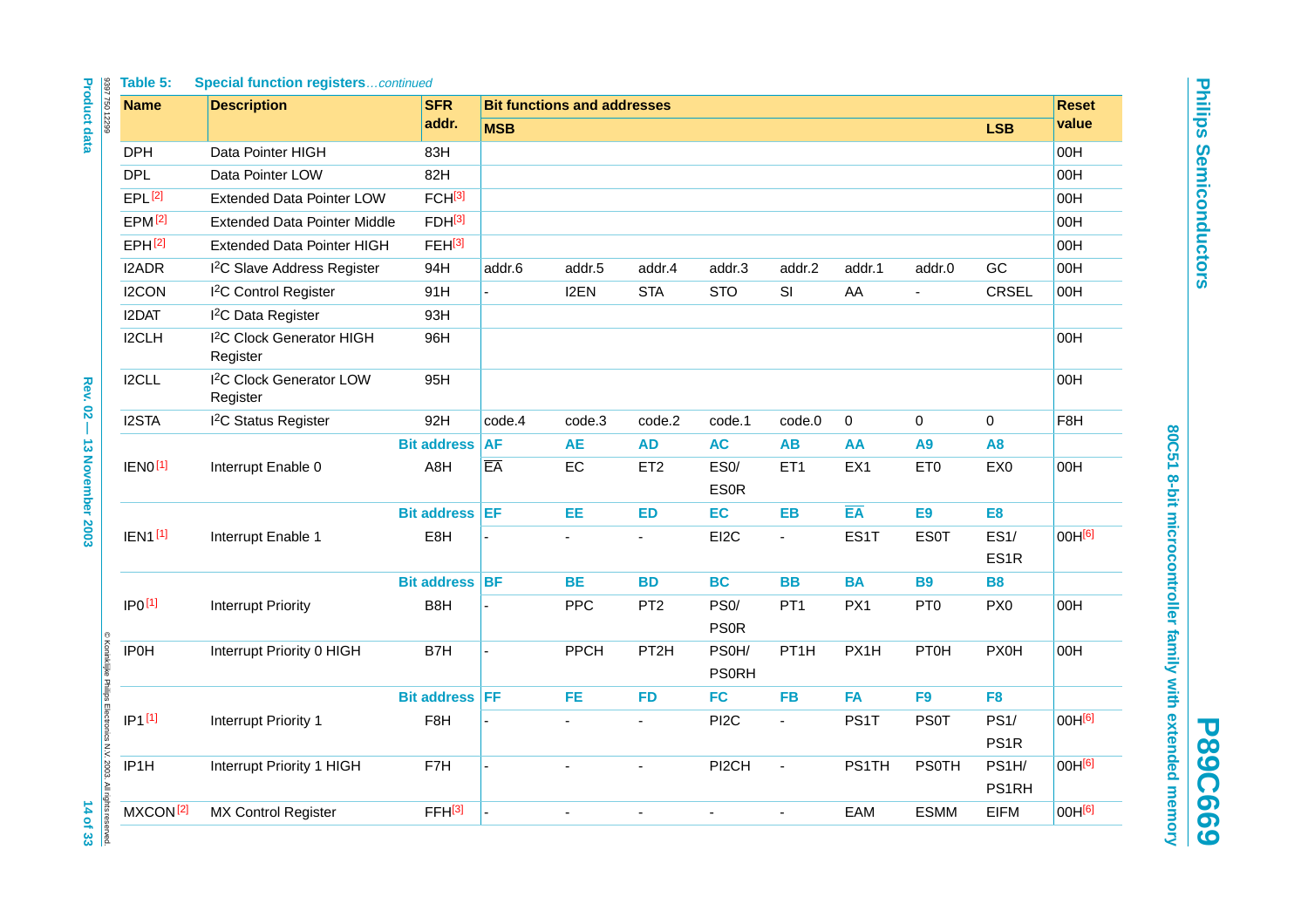**P89C669**

| Table 5: |  |  | <b>Special function registerscontinued</b> |  |
|----------|--|--|--------------------------------------------|--|
|----------|--|--|--------------------------------------------|--|

| 8397 750 12299<br><b>Name</b>                                                             |                       | <b>Description</b>                            | <b>SFR</b>         | <b>Bit functions and addresses</b> |                  |                             |                      |                           |                           |                           |                           |                            |
|-------------------------------------------------------------------------------------------|-----------------------|-----------------------------------------------|--------------------|------------------------------------|------------------|-----------------------------|----------------------|---------------------------|---------------------------|---------------------------|---------------------------|----------------------------|
|                                                                                           |                       |                                               | addr.              | <b>MSB</b>                         |                  |                             |                      |                           |                           |                           | <b>LSB</b>                | value                      |
|                                                                                           |                       |                                               | <b>Bit address</b> | 87                                 | 86               | 85                          | 84                   | 83                        | 82                        | 81                        | 80                        |                            |
| PO <sup>[1]</sup>                                                                         |                       | Port 0                                        | 80H                | AD7                                | AD <sub>6</sub>  | AD <sub>5</sub>             | AD4                  | AD <sub>3</sub>           | AD <sub>2</sub>           | AD1                       | AD <sub>0</sub>           | <b>FFH</b>                 |
|                                                                                           |                       |                                               | <b>Bit address</b> | 97                                 | 96               | 95                          | 94                   | 93                        | 92                        | 91                        | 90                        |                            |
| $P1^{[1]}$                                                                                |                       | Port 1                                        | 90H                | CEX4                               | CEX <sub>3</sub> | CEX2/<br><b>SPICLK</b>      | CEX1/<br><b>MOSI</b> | CEX <sub>0</sub>          | ECI                       | $\overline{\text{T2}}$ EX | $\overline{12}$           | <b>FFH</b>                 |
|                                                                                           |                       |                                               | <b>Bit address</b> | <b>A7</b>                          | A <sub>6</sub>   | <b>A5</b>                   | <b>A4</b>            | A3                        | A2                        | <b>A1</b>                 | A <sub>0</sub>            |                            |
| $P2^{[1]}$                                                                                |                       | Port 2                                        | A0H                | AD <sub>15</sub>                   | AD14/<br>AD22    | ADA13/<br>AD21              | AD12/<br>AD20        | AD11/<br>AD <sub>19</sub> | AD10/<br>AD <sub>18</sub> | AD9/<br>AD17              | AD <sub>8</sub> /<br>AD16 | <b>FFH</b>                 |
|                                                                                           |                       |                                               | <b>Bit address</b> | <b>B7</b>                          | <b>B6</b>        | <b>B5</b>                   | <b>B4</b>            | <b>B3</b>                 | <b>B2</b>                 | <b>B1</b>                 | <b>B0</b>                 |                            |
| P3[1]                                                                                     |                       | Port 3                                        | <b>B0H</b>         | $\overline{RD}$                    | <b>WR</b>        | T1                          | T0                   | INT <sub>1</sub>          | <b>INTO</b>               | TxD0                      | RxD <sub>0</sub>          | <b>FFH</b>                 |
| PCON <sup>[2]</sup>                                                                       |                       | Power Control Register                        | 87H                | SMOD1                              | SMOD0            | $\mathcal{L}_{\mathcal{A}}$ | <b>POF</b>           | GF1                       | GF <sub>0</sub>           | PD                        | <b>IDL</b>                | 00H/<br>10H <sup>[4]</sup> |
|                                                                                           |                       |                                               | Bit address D7     |                                    | D <sub>6</sub>   | D <sub>5</sub>              | D <sub>4</sub>       | D <sub>3</sub>            | D <sub>2</sub>            | D <sub>1</sub>            | D <sub>0</sub>            |                            |
| <b>PSW[1]</b>                                                                             |                       | Program Status Word                           | D <sub>0</sub> H   | CY                                 | AC               | F <sub>0</sub>              | RS1                  | RS <sub>0</sub>           | OV                        | F1                        | ${\sf P}$                 | 00H                        |
|                                                                                           | RCAP2H <sup>[2]</sup> | Timer2 Capture HIGH                           | CBH                |                                    |                  |                             |                      |                           |                           |                           |                           | 00H                        |
|                                                                                           | RCAP2L <sup>[2]</sup> | Timer2 Capture LOW                            | CAH                |                                    |                  |                             |                      |                           |                           |                           |                           | 00H                        |
|                                                                                           |                       |                                               | <b>Bit address</b> | <b>9F</b>                          | 9E               | <b>9D</b>                   | 9C                   | 9B                        | <b>9A</b>                 | 99                        | 98                        |                            |
| S0CON <sup>[1]</sup>                                                                      |                       | Serial Port 0 Control                         | 98H                | SM0_0/<br>$FE_0$                   | SM1_0            | SM2_0                       | REN_0                | TB8_0                     | RB8_0                     | $TI_0$                    | $RI_0$                    | 00H                        |
| <b>SOBUF</b>                                                                              |                       | Serial Port 0 Data Buffer<br>Register         | 99H                |                                    |                  |                             |                      |                           |                           |                           |                           | xxH                        |
| <b>S0ADDR</b>                                                                             |                       | Serial Port 0 Address Register                | A9H                |                                    |                  |                             |                      |                           |                           |                           |                           | 00H                        |
| <b>S0ADEN</b>                                                                             |                       | Serial Port 0 Address Enable                  | B9H                |                                    |                  |                             |                      |                           |                           |                           |                           | 00H                        |
| © Koninklijke Philips Electronics N.V. 2003. All rights reserved<br>SOSTAT <sup>[2]</sup> |                       | Serial Port 0 Status                          | 8CH[3]             | DBMOD_0                            | INTLO 0          | CIDIS <sub>0</sub>          | DBISEL_FE_0<br>0     |                           | BR_0                      | OE_0                      | STINT_0                   | 00H <sup>[6]</sup>         |
|                                                                                           |                       |                                               | <b>Bit address</b> | 87[3]                              | 86[3]            | 85[3]                       | $84^{[3]}$           | 83[3]                     | 82[3]                     | $81^{[3]}$                | $80^{[3]}$                |                            |
|                                                                                           |                       | S1CON <sup>[1][2]</sup> Serial Port 1 Control | 80H[3]             | $SM0_1$<br>$FE_1$                  | $SM1_1$          | $SM2_1$                     | $REN_1$              | <b>TB8_1</b>              | <b>RB8_1</b>              | TL1                       | $RI_1$                    | 00H                        |
| S1BUF <sup>[2]</sup>                                                                      |                       | Serial Port 1 Data buffer Register 81H[3]     |                    |                                    |                  |                             |                      |                           |                           |                           |                           | <b>XXH</b>                 |
|                                                                                           | S1ADDR <sup>[2]</sup> | Serial Port 1 Address Register                | 82H[3]             |                                    |                  |                             |                      |                           |                           |                           |                           | 00H                        |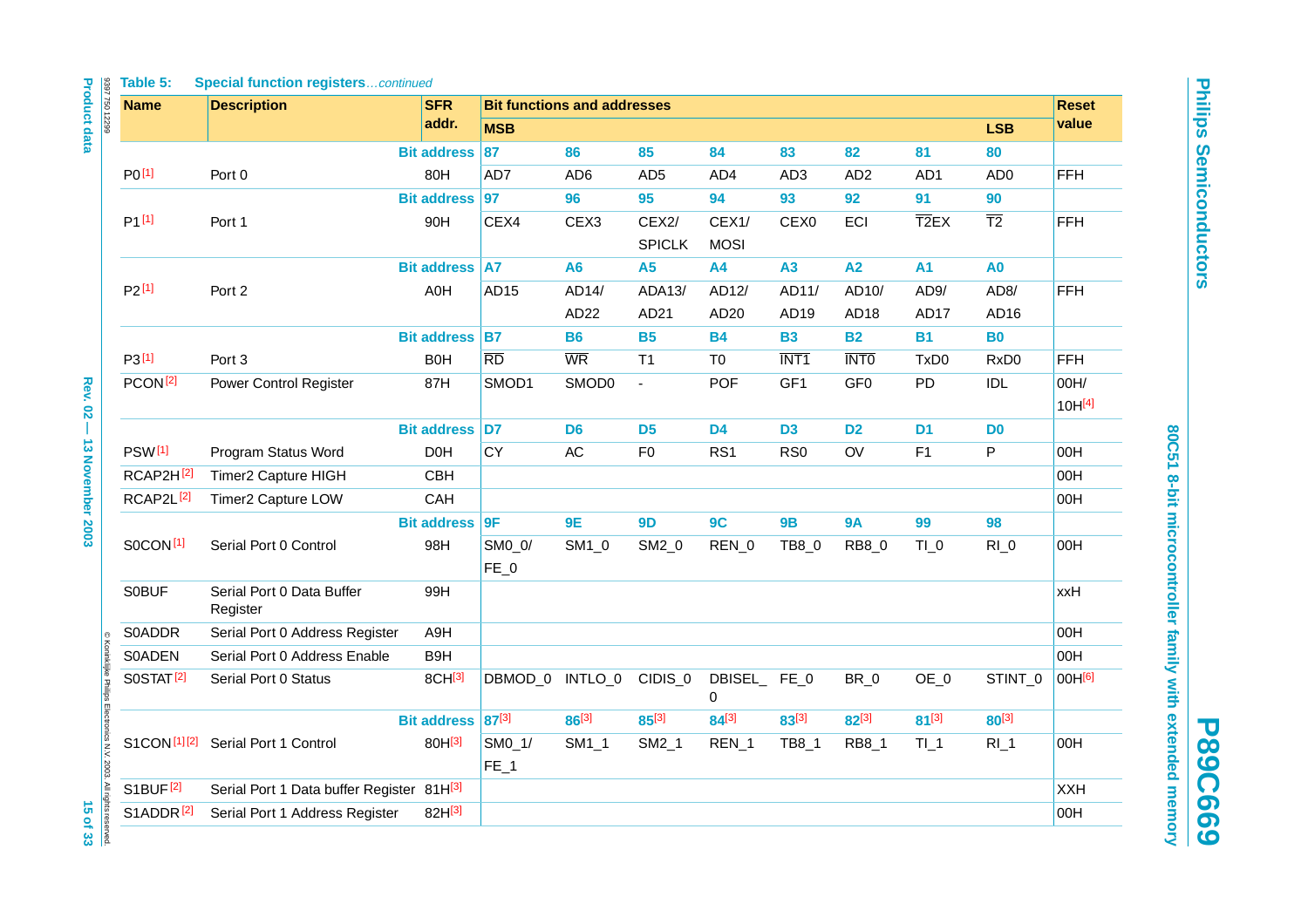**P89C669**

<span id="page-15-5"></span><span id="page-15-4"></span><span id="page-15-3"></span><span id="page-15-2"></span><span id="page-15-1"></span><span id="page-15-0"></span>

|                                                                              | Table 5:                                 | <b>Special function registerscontinued</b>                                                                                                                                                                                                                                                                                                                                                                                                                                                                                                                                                                                                   |                    |                 |                                    |                    |                 |                   |                 |                      |                 |                    |  |
|------------------------------------------------------------------------------|------------------------------------------|----------------------------------------------------------------------------------------------------------------------------------------------------------------------------------------------------------------------------------------------------------------------------------------------------------------------------------------------------------------------------------------------------------------------------------------------------------------------------------------------------------------------------------------------------------------------------------------------------------------------------------------------|--------------------|-----------------|------------------------------------|--------------------|-----------------|-------------------|-----------------|----------------------|-----------------|--------------------|--|
| <b>Product data</b><br>8397 750 12299                                        | <b>Name</b>                              | <b>Description</b>                                                                                                                                                                                                                                                                                                                                                                                                                                                                                                                                                                                                                           | <b>SFR</b>         |                 | <b>Bit functions and addresses</b> |                    |                 |                   |                 |                      |                 |                    |  |
|                                                                              |                                          |                                                                                                                                                                                                                                                                                                                                                                                                                                                                                                                                                                                                                                              | addr.              | <b>MSB</b>      |                                    |                    |                 |                   |                 |                      | <b>LSB</b>      | value              |  |
|                                                                              | S1ADEN <sup>[2]</sup>                    | Serial Port 1 Address Enable                                                                                                                                                                                                                                                                                                                                                                                                                                                                                                                                                                                                                 | 83H[3]             |                 |                                    |                    |                 |                   |                 |                      |                 | 00H                |  |
|                                                                              | S1STAT <sup>[2]</sup>                    | Serial Port 1 Status                                                                                                                                                                                                                                                                                                                                                                                                                                                                                                                                                                                                                         | 84H[3]             | DBMOD_1 INTLO_1 |                                    | CIDIS <sub>1</sub> | DBISEL1 FE_1    |                   | BR <sub>1</sub> | OE_1                 | STINT_1         | 00H <sup>[6]</sup> |  |
|                                                                              | <b>SP</b>                                | <b>Stack Pointer (Stack Pointer</b><br>LOW Byte)                                                                                                                                                                                                                                                                                                                                                                                                                                                                                                                                                                                             | 81H                |                 |                                    |                    |                 |                   |                 |                      |                 | 07H                |  |
|                                                                              | <b>SPE<sup>[2]</sup></b>                 | Stack Pointer HIGH                                                                                                                                                                                                                                                                                                                                                                                                                                                                                                                                                                                                                           | FBH <sup>[3]</sup> |                 |                                    |                    |                 |                   |                 |                      |                 | 00H                |  |
|                                                                              |                                          |                                                                                                                                                                                                                                                                                                                                                                                                                                                                                                                                                                                                                                              | Bit address 8F     |                 | 8E                                 | 8D                 | <b>8C</b>       | <b>8B</b>         | <b>8A</b>       | 89                   | 88              |                    |  |
|                                                                              | TCON <sup>[1]</sup>                      | <b>Timer Control Register</b>                                                                                                                                                                                                                                                                                                                                                                                                                                                                                                                                                                                                                | 88H                | TF1             | TR <sub>1</sub>                    | TF <sub>0</sub>    | TR <sub>0</sub> | IE <sub>1</sub>   | IT <sub>1</sub> | IE <sub>0</sub>      | IT <sub>0</sub> | 00H                |  |
|                                                                              |                                          |                                                                                                                                                                                                                                                                                                                                                                                                                                                                                                                                                                                                                                              |                    | <b>CF</b>       | $\mathsf{CE}$                      | CD                 | CC              | CB                | CA              | C9                   | C <sub>8</sub>  |                    |  |
|                                                                              | <b>T2CON[1][2]</b>                       | <b>Timer2 Control Register</b>                                                                                                                                                                                                                                                                                                                                                                                                                                                                                                                                                                                                               | C <sub>8</sub> H   | TF <sub>2</sub> | EXF <sub>2</sub>                   | <b>RCLK</b>        | <b>TCLK</b>     | EXEN <sub>2</sub> | TR <sub>2</sub> | $C/\overline{T2}$    | CP/RL2          | 00H                |  |
|                                                                              | <b>T2MOD<sup>[2]</sup></b>               | <b>Timer2 Mode Control</b>                                                                                                                                                                                                                                                                                                                                                                                                                                                                                                                                                                                                                   | C <sub>9</sub> H   |                 |                                    | $\blacksquare$     | ä,              |                   | ä,              | T <sub>2</sub> OE    | <b>DCEN</b>     | 00H[6]             |  |
|                                                                              | TH <sub>0</sub>                          | Timer 0 HIGH                                                                                                                                                                                                                                                                                                                                                                                                                                                                                                                                                                                                                                 | 8CH                |                 |                                    |                    |                 |                   |                 |                      |                 | 00H                |  |
| Rev. 02 -                                                                    | TH <sub>1</sub>                          | Timer 1 HIGH                                                                                                                                                                                                                                                                                                                                                                                                                                                                                                                                                                                                                                 | 8DH                |                 |                                    |                    |                 |                   |                 |                      |                 | 00H                |  |
|                                                                              | TH <sub>2</sub>                          | Timer 2 HIGH                                                                                                                                                                                                                                                                                                                                                                                                                                                                                                                                                                                                                                 | <b>CDH</b>         |                 |                                    |                    |                 |                   |                 |                      |                 | 00H                |  |
|                                                                              | TL <sub>0</sub>                          | Timer 0 LOW                                                                                                                                                                                                                                                                                                                                                                                                                                                                                                                                                                                                                                  | 8AH                |                 |                                    |                    |                 |                   |                 |                      |                 | 00H                |  |
| <b>13 November 2003</b>                                                      | TL <sub>1</sub>                          | Timer 1 LOW                                                                                                                                                                                                                                                                                                                                                                                                                                                                                                                                                                                                                                  | 8BH                |                 |                                    |                    |                 |                   |                 |                      |                 | 00H                |  |
|                                                                              | TL <sub>2</sub>                          | Timer 2 LOW                                                                                                                                                                                                                                                                                                                                                                                                                                                                                                                                                                                                                                  | <b>CCH</b>         |                 |                                    |                    |                 |                   |                 |                      |                 | 00H                |  |
|                                                                              | <b>TMOD</b>                              | Timer 0 and 1 Mode                                                                                                                                                                                                                                                                                                                                                                                                                                                                                                                                                                                                                           | 89H                | <b>GATE</b>     | C/T                                | M <sub>1</sub>     | M <sub>0</sub>  | <b>GATE</b>       | C/T             | M1                   | M <sub>0</sub>  | 00H                |  |
|                                                                              | WDTRST <sup>[2]</sup>                    | <b>Watchdog Timer Reset</b>                                                                                                                                                                                                                                                                                                                                                                                                                                                                                                                                                                                                                  | A6H                |                 |                                    |                    |                 |                   |                 |                      |                 | <b>FFH</b>         |  |
|                                                                              | WDCON <sup>[2]</sup>                     | Watchdog Timer Control                                                                                                                                                                                                                                                                                                                                                                                                                                                                                                                                                                                                                       | 8FH[3]             |                 |                                    | ÷,                 | ÷,              | ÷,                |                 | WDPRE2 WDPRE1 WDPRE0 |                 | 00H <sup>[6]</sup> |  |
| © Koninklijke Philips Electronics N.V. 2003. All rights reserved<br>16 of 33 | [1]<br>[2]<br>$[3]$<br>[4]<br>[5]<br>[6] | SFRs are bit addressable.<br>SFRs are modified from or added to the 80C51 SFRs.<br>Extended SFRs accessed by preceding the instruction with MX escape (opcode A5h).<br>Power-on reset is 10H. Other reset is 00H.<br>BRGR1 and BRGR0 must only be written if BRGEN in BRGCON SFR is '0'. If any of them is written if BRGEN = 1, result is unpredictable.<br>The unimplemented bits (labeled '-') in the SFRs are X's (unknown) at all times. '1's should NOT be written to these bits, as they may be used for other purposes in future<br>derivatives. The reset values shown for these bits are '0's although they are unknown when read. |                    |                 |                                    |                    |                 |                   |                 |                      |                 |                    |  |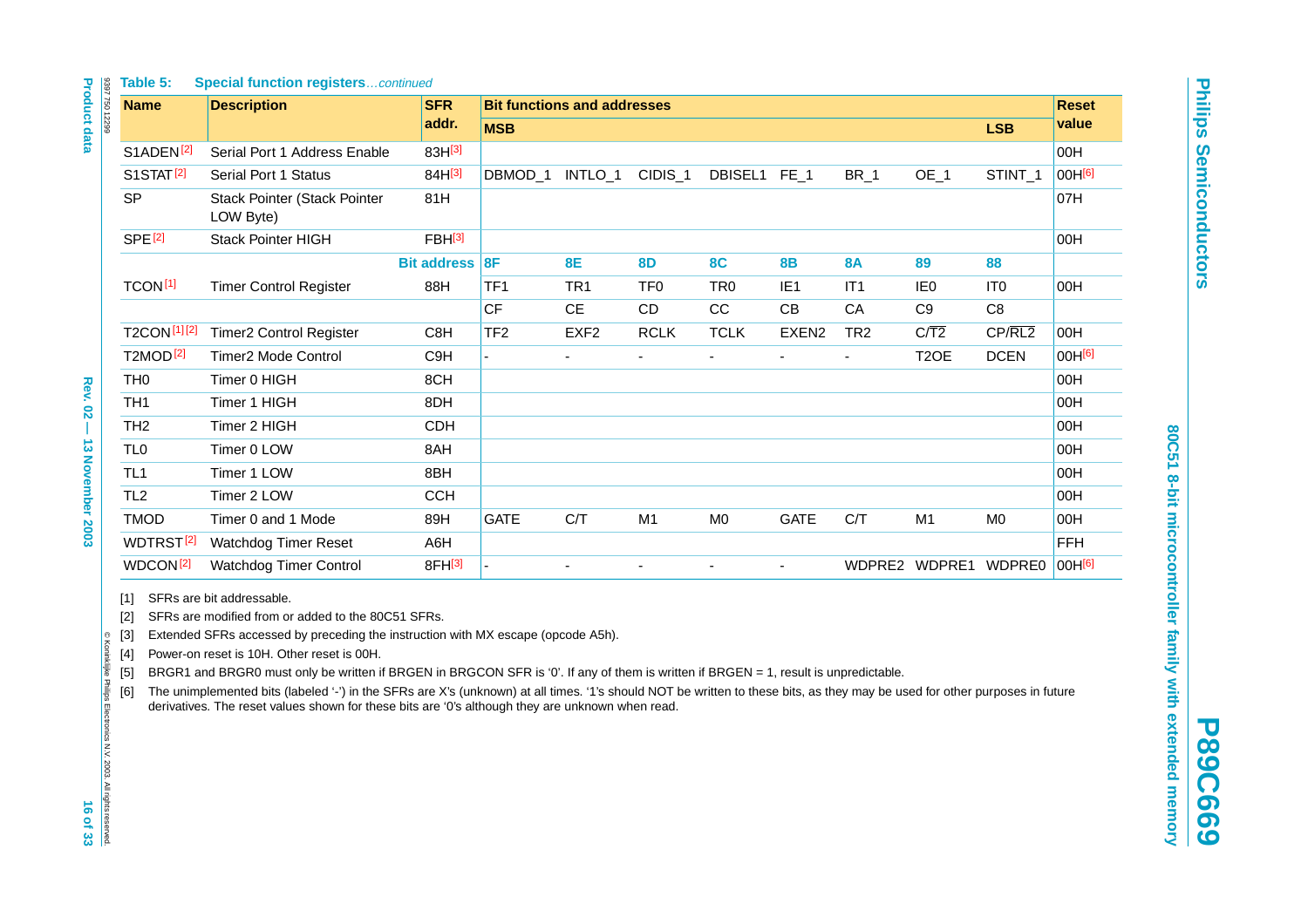## <span id="page-16-3"></span>**7.4 Security bits**

The P89C669 has security bits to protect users' firmware codes. With none of the security bits programmed, the code in the program memory can be verified. When only security bit 1 (see [Table 6](#page-16-2)) is programmed, MOVC instructions executed from external program memory are disabled from fetching code bytes from the internal memory.  $\overline{EA}$  is latched on Reset and all further programming of EPROM is disabled. When security bits 1 and 2 are programmed, in addition to the above, verify mode is disabled. When all three security bits are programmed, all of the conditions above apply and all external program memory execution is disabled.

#### <span id="page-16-2"></span>**Table 6: EPROM security bits**

| <b>Security Bits[1][2]</b> |       |       |       |                                                                                                                                                                                                                                    |
|----------------------------|-------|-------|-------|------------------------------------------------------------------------------------------------------------------------------------------------------------------------------------------------------------------------------------|
|                            | Bit 1 | Bit 2 | Bit 3 | <b>Protection description</b>                                                                                                                                                                                                      |
|                            | U     | U     | U     | No program security features enabled. Flash is<br>programmable and verifiable.                                                                                                                                                     |
| 2                          | P     | U     | U     | MOVC instructions executed from external<br>program memory are disabled from fetching code<br>bytes from internal memory, $\overline{EA}$ is sampled and<br>latched on Reset, and further programming of the<br>EPROM is disabled. |
| 3                          | P     | P     | U     | Same as 2, also verification is disabled.                                                                                                                                                                                          |
| 4                          | Р     | P     | P     | Same as 3, external execution is disabled.                                                                                                                                                                                         |

<span id="page-16-0"></span>[1] P - programmed. U - unprogrammed.

<span id="page-16-1"></span>[2] Any other combination of security bits is not defined.

# <span id="page-16-4"></span>**8. Limiting values**

#### **Table 7: Limiting values**

In accordance with the Absolute Maximum Rating System (IEC 60134).

| <b>Symbol</b>                   | <b>Parameter</b>                                        | <b>Conditions</b>                                                  | <b>Min</b> | <b>Max</b>     | <b>Unit</b> |
|---------------------------------|---------------------------------------------------------|--------------------------------------------------------------------|------------|----------------|-------------|
| $T_{\mathsf{amb}}$              | operating temperature                                   | under bias                                                         | $\Omega$   | $+70$          | $^{\circ}C$ |
|                                 |                                                         |                                                                    | $-40$      | $+85$          | $^{\circ}C$ |
| $T_{\text{stg}}$                | storage temperature range                               |                                                                    | $-65$      | $+150$         | $^{\circ}C$ |
| $V_{1}$                         | input voltage on $\overline{EA}/V_{PP}$ pin to $V_{SS}$ |                                                                    | 0          | $+13$          | ٧           |
|                                 | input voltage on any other pin to $V_{SS}$              |                                                                    | $-0.5$     | $V_{DD}$ + 0.5 | V           |
| I <sub>1</sub> , I <sub>O</sub> | maximum $I_{OL}$ per I/O pin                            |                                                                    | ٠          | 20             | mA          |
| P                               | power dissipation                                       | based on package heat<br>transfer, not device power<br>consumption |            | 1.5            | W           |

[1] The following applies to the Limiting values:

a) Stresses above those listed under Limiting values may cause permanent damage to the device. This is a stress rating only and functional operation of the device at these or any conditions other than those described in [Section 9 "Static characteristics"](#page-17-0) and [Section 10 "Dynamic characteristics"](#page-18-0) of this specification is not implied.

b) This product includes circuitry specifically designed for the protection of its internal devices from the damaging effects of excessive static charge. Nonetheless, it is suggested that conventional precautions be taken to avoid applying greater than the rated maxima.

c) Parameters are valid over operating temperature range unless otherwise specified. All voltages are with respect to  $V_{SS}$  unless otherwise noted.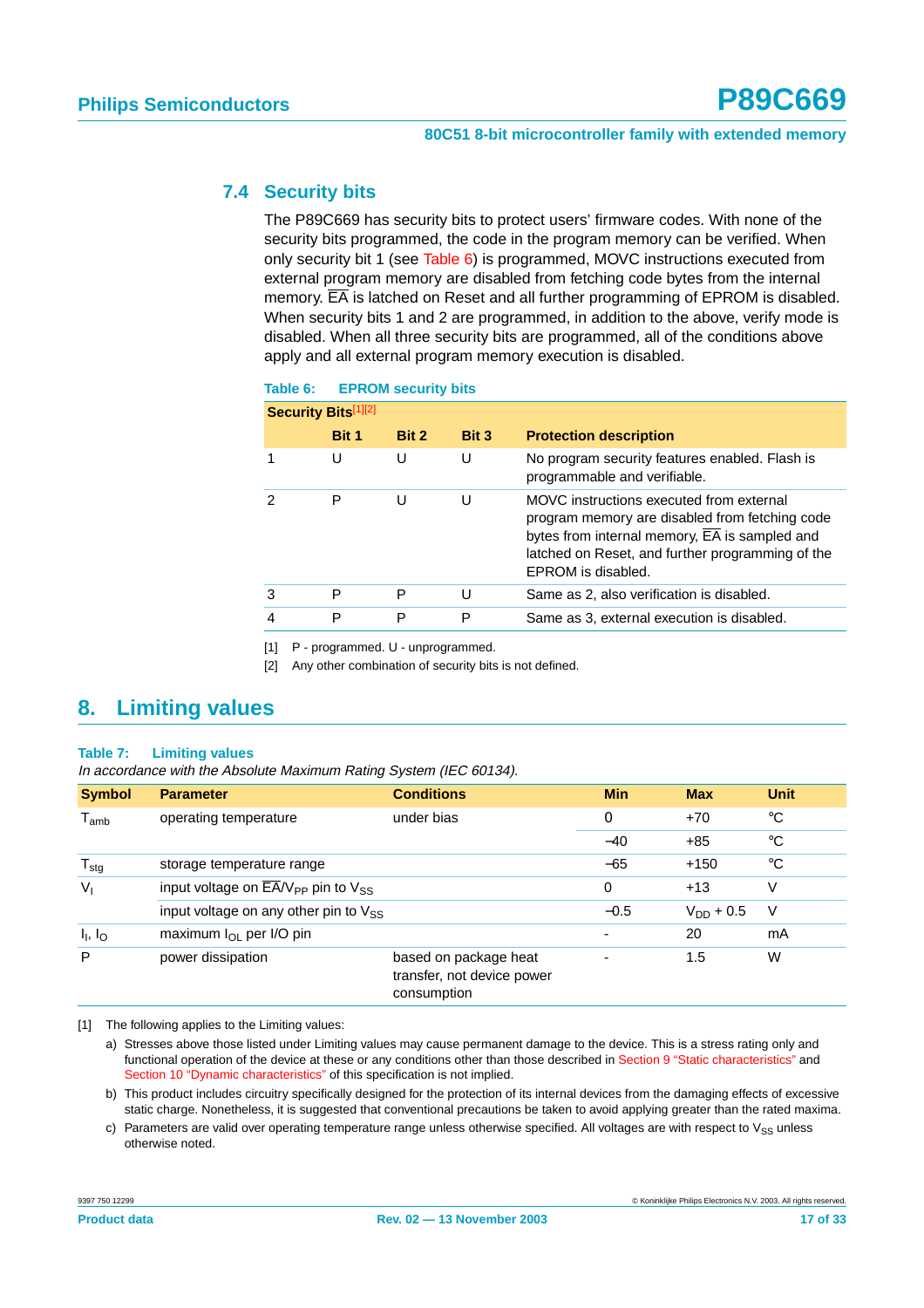# <span id="page-17-0"></span>**9. Static characteristics**

#### **Table 8: DC electrical characteristics**

 $T_{amb} = 0$  °C to +70 °C for commercial, unless otherwise specified;  $V_{DD} = 4.5$  V to 5.5 V unless otherwise specified.

|                       | <b>Symbol Parameter</b>                                                                                 | <b>Conditions</b>                             |     | <b>Min</b>          | Typ <sup>[1]</sup>       | <b>Max</b>                                  | <b>Unit</b> |
|-----------------------|---------------------------------------------------------------------------------------------------------|-----------------------------------------------|-----|---------------------|--------------------------|---------------------------------------------|-------------|
| $V_{IL}$              | LOW-level input voltage                                                                                 |                                               |     | $-0.5$              | $\blacksquare$           | $0.2V_{DD} - 0.1$                           | $\vee$      |
| V <sub>IH</sub>       | HIGH-level input voltage<br>(ports 0, 1, 2, 3, 4, $\overline{EA}$ )                                     |                                               |     | $0.2V_{DD} + 0.9$ - |                          | $V_{DD}$ + 0.5                              | $\vee$      |
| V <sub>IH1</sub>      | HIGH-level input voltage,<br>XTAL1, RST                                                                 |                                               |     | 0.7V <sub>DD</sub>  | $\overline{\phantom{a}}$ | $V_{DD} + 0.5$                              | $\vee$      |
| VOL                   | LOW-level output voltage,<br>ports 1, 2, 3, 4 <sup>[8]</sup>                                            | $V_{DD} = 4.5 V$ ; $I_{OL} = 1.6 mA$          |     |                     |                          | 0.4                                         | $\vee$      |
| $V_{OL1}$             | LOW-level output voltage,<br>port 0, ALE, PSEN[7][8]                                                    | $V_{DD} = 4.5 V$ ; $I_{OI} = 3.2 mA$          |     |                     |                          | 0.4                                         | $\vee$      |
| <b>V<sub>OH</sub></b> | HIGH-level output voltage,<br>ports 1, 2, 3, 4                                                          | $V_{DD} = 4.5 V: I_{DH} = -30 A$              |     | $V_{DD} - 0.7$      |                          |                                             | $\vee$      |
| V <sub>OH1</sub>      | HIGH-level output voltage<br>(port 0 in external bus<br>mode), ALE <sup>[9]</sup> , PSEN <sup>[3]</sup> | $V_{DD} = 4.5 V:$<br>$I_{OH} = -3.2$ mA       |     | $V_{DD} - 0.7$      |                          |                                             | $\vee$      |
| $I_{IL}$              | Logical 0 input current,<br>ports 1, 2, 3, 4                                                            | $V_{IN} = 0.4 V$                              |     | $-1$                |                          | $-75$                                       | μA          |
| $I_{TL}$              | Logical 1-to-0 transition<br>current, ports $1, 2, 3, 4^{8}$                                            | 4.5 V < $V_{DD}$ < 5.5 V;<br>$V_{IN}$ = 2.0 V | [4] |                     | $\overline{\phantom{a}}$ | $-650$                                      | μA          |
| $I_{L1}$              | Input leakage current, port 0                                                                           | $0.45 < V_{IN} < V_{DD} - 0.3$                |     |                     | $\overline{\phantom{a}}$ | ±10                                         | μA          |
| $I_{\rm CC}$          | Power supply current                                                                                    |                                               | [5] |                     | $\overline{\phantom{a}}$ | $\overline{\phantom{a}}$                    |             |
|                       | Active mode <sup>[5]</sup>                                                                              | $V_{DD} = 5.5 V$                              |     |                     | $\overline{\phantom{a}}$ | $7 + 2.7 \times f_{\text{osc}}[\text{MHz}]$ | mA          |
|                       | Idle mode <sup>[5]</sup>                                                                                |                                               |     |                     |                          | $4 + 1.3 \times f_{\text{osc}}[\text{MHz}]$ | mA          |
|                       | Power-down mode or clock<br>stopped (see Figure 13 for<br>conditions)                                   |                                               |     |                     | 20                       | 100                                         | μA          |
| R <sub>RST</sub>      | Internal reset pull-down<br>resistor                                                                    |                                               |     | 40                  |                          | 225                                         | $k\Omega$   |
| $C_{10}$              | Pin capacitance <sup>[10]</sup><br>(except $\overline{\mathsf{EA}}$ )                                   |                                               |     |                     |                          | 15                                          | рF          |

<span id="page-17-1"></span>[1] Typical ratings are not guaranteed. The values listed are at room temperature (+25 ˚C), 5 V, unless otherwise stated.

[2] Capacitive loading on ports 0 and 2 may cause spurious noise to be superimposed on the  $V_{OL}$  of ALE and ports 1, 3 and 4. The noise is due to external bus capacitance discharging into the Port 0 and Port 2 pins when these pins make 1-to-0 transitions during bus operations. In the worst cases (capacitive loading >100 pF), the noise pulse on the ALE pin may exceed 0.8 V. In such cases, it may be desirable to qualify ALE with a Schmitt Trigger, or use an address latch with a Schmitt Trigger STROBE input.  $I_{OI}$  can exceed these conditions provided that no single output sinks more than 5 mA and no more than two outputs exceed the test conditions.

<span id="page-17-4"></span>[3] Capacitive loading on ports 0 and 2 may cause the V<sub>OH</sub> on ALE and PSEN to momentarily fall below the V<sub>DD</sub> − 0.7 V specification when the address bits are stabilizing.

<span id="page-17-5"></span>[4] Pins of ports 1, 2, 3 and 4 source a transition current when they are being externally driven from '1' to '0'. The transition current reaches its maximum value when  $V_{IN}$  is approximately 2 V for 4.5 V <  $V_{DD}$  < 5.5 V.

<span id="page-17-6"></span>[5] See [Figure 10](#page-23-0) through [Figure 13](#page-24-0) for  $I_{CC}$  test conditions.  $f_{osc}$  is the oscillator frequency in MHz.

[6] This value applies to  $T_{amb} = 0$  °C to +70 °C.

<span id="page-17-3"></span>[7] Load capacitance for port 0, ALE, and  $\overline{PSEN} = 100$  pF, load capacitance for all other outputs = 80 pF.

<span id="page-17-2"></span>[8] Under steady state (non-transient) conditions,  $I<sub>OL</sub>$  must be externally limited as follows:

a) Maximum  $I_{\text{OL}}$  per port pin: 15 mA

b) Maximum I<sub>OL</sub> per 8-bit port: 26 mA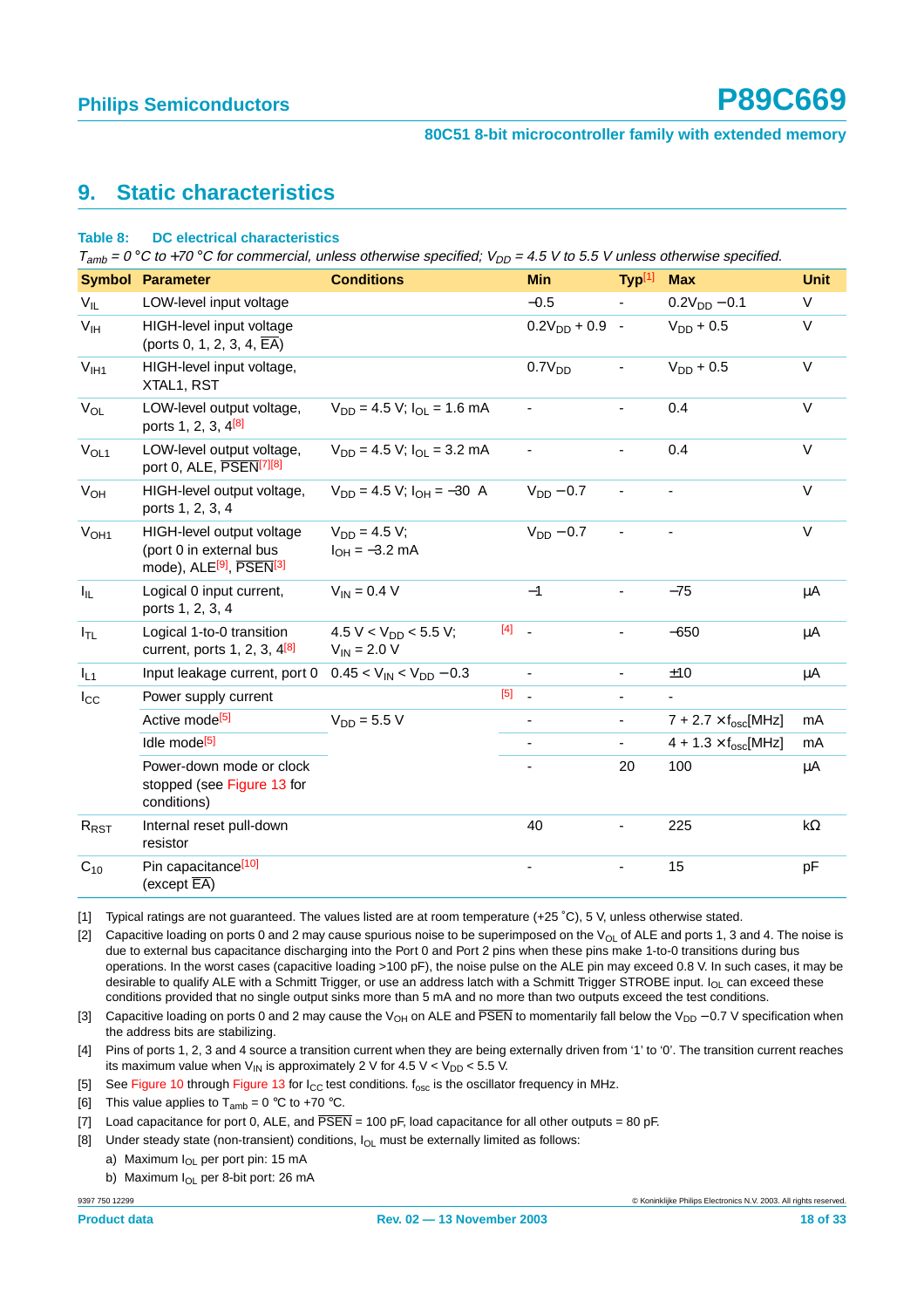- c) Maximum total  $I_{OL}$  for all outputs: 71 mA
	- If  $I_{OL}$  exceeds the test condition,  $V_{OL}$  may exceed the related specification. Pins are not guaranteed to sink current greater than the listed test conditions.
- <span id="page-18-1"></span>[9] ALE is tested to  $V_{OH1}$ , except when ALE is off then  $V_{OH}$  is the voltage specification.
- <span id="page-18-2"></span>[10] Pin capacitance is characterized but not tested.

# <span id="page-18-0"></span>**10. Dynamic characteristics**

#### **Table 9: AC electrical characteristics**

 $T_{amb}$  = 0 °C to +70 °C for commercial unless otherwise specified. Formulae including t<sub>CLCL</sub> assume oscillator signal with 50/50 duty cycle.[\[1\]](#page-19-0)[\[2\]](#page-19-1)[\[3\]](#page-19-2)

| <b>Symbol</b>      | <b>Figure</b>  | <b>Parameter</b>                                                        | 4.5 V < $V_{DD}$ < 5.5 V      |                    |                          | <b>Unit</b>    |            |
|--------------------|----------------|-------------------------------------------------------------------------|-------------------------------|--------------------|--------------------------|----------------|------------|
|                    |                |                                                                         | Variable clock <sup>[4]</sup> |                    | $fOSC = 24 MHz[4]$       |                |            |
|                    |                |                                                                         | Min                           | <b>Max</b>         | Min                      | <b>Max</b>     |            |
| $f_{\rm OSC}$      | $\overline{5}$ | Oscillator frequency                                                    | 0                             | 24                 |                          |                | <b>MHz</b> |
| $t_{CLCL}$         | 5              | Clock cycle                                                             |                               |                    | 41.5                     |                | ns         |
| t <sub>LHLL</sub>  | $\overline{5}$ | ALE pulse width                                                         | $t_{CLCL}$ – 15               | $\blacksquare$     | 26                       | $\frac{1}{2}$  | ns         |
| $t_{AVLL}$         | 5 6 7          | Address valid to ALE LOW                                                | $0.5t_{CLCL} - 15$            | $\blacksquare$     | 5                        | ÷,             | ns         |
| <sup>t</sup> LLAX  | 5, 6, 7        | Address hold after ALE LOW                                              | $0.5t_{CLCL} - 15$            | ä,                 | 5                        | $\blacksquare$ | ns         |
| $t_{LLIV}$         | $\overline{5}$ | ALE LOW to valid instruction in                                         |                               | $2t_{CLCL} - 30$   |                          | 53             | ns         |
| t <sub>LLPL</sub>  | 5              | ALE LOW to PSEN LOW                                                     | $0.5t_{CLCL} - 12$            |                    | 8                        |                | ns         |
| t <sub>PLPH</sub>  | $\overline{5}$ | PSEN pulse width                                                        | $1.5t_{CLCL} - 20$            |                    | 42                       | $\frac{1}{2}$  | ns         |
| t <sub>PLIV</sub>  | 5              | <b>PSEN LOW to valid instruction in</b>                                 | $\frac{1}{2}$                 | $1.5t_{CLCL} - 35$ |                          | 27             | ns         |
| $t_{PXIX}$         | 5              | Input instruction hold after PSEN                                       | 0                             |                    | 0                        | ÷.             | ns         |
| t <sub>PXIZ</sub>  | 5              | Input instruction float after PSEN                                      |                               | $0.5t_{CLCL} - 5$  |                          | 15             | ns         |
| $t_{AVIV}$         | $\overline{5}$ | Address to valid instruction in<br>(non-Extended Addressing Mode)       | $\blacksquare$                | $2.5t_{CLCL} - 30$ | $\blacksquare$           | 74             | ns         |
| t <sub>AVIV1</sub> | $\overline{5}$ | Address (A16-A22) to valid instruction<br>in (Extended Addressing Mode) | $\blacksquare$                | $1.5t_{CLCL} - 34$ |                          | 28             | ns         |
| t <sub>PLAZ</sub>  | 5              | PSEN LOW to address float                                               | $\qquad \qquad \blacksquare$  | 8                  | $\overline{\phantom{0}}$ | 8              | ns         |
| <b>Data Memory</b> |                |                                                                         |                               |                    |                          |                |            |
| t <sub>RLRH</sub>  | 6              | RD pulse width                                                          | $3t_{CLCL} - 20$              | ÷,                 | 105                      | ÷,             | ns         |
| t <sub>WLWH</sub>  | $\overline{7}$ | WR pulse width                                                          | $3t_{CLCL} - 20$              |                    | 105                      | ÷.             | ns         |
| t <sub>RLDV</sub>  | 6              | RD LOW to valid data in                                                 |                               | $2.5t_{CLCL} - 40$ |                          | 64             | ns         |
| t <sub>RHDX</sub>  | 6              | Data hold after RD                                                      | 0                             |                    | 0                        |                | ns         |
| t <sub>RHDZ</sub>  | 6              | Data float after RD                                                     | $\overline{\phantom{a}}$      | $t_{CLCL} - 15$    | ÷,                       | 26             | ns         |
| t <sub>LLDV</sub>  | 6              | ALE LOW to valid data in                                                |                               | $4t_{CLCL} - 35$   | $\overline{\phantom{a}}$ | 131            | ns         |
| t <sub>AVDV</sub>  | 6              | Address to valid data in (non-Extended<br>Addressing Mode)              |                               | $4.5t_{CLCL} - 30$ |                          | 157            | ns         |
| $t_{AVDV1}$        | 6              | Address (A16-A22) to valid data in<br>(Extended Addressing Mode)        |                               | $3.5t_{CLCL} - 35$ | ÷,                       | 110            | ns         |
| t <sub>LLWL</sub>  | 6, 7           | ALE LOW to RD or WR LOW                                                 | $1.5t_{CLCL} - 10$            | $1.5t_{CLCL}$ + 20 | 52                       | 82             | ns         |
| t <sub>AVWL</sub>  | 6, 7           | Address valid to WR or RD LOW<br>(non-Extended Addressing Mode)         | $2t_{CLCL} - 5$               |                    | 78                       |                | ns         |
| t <sub>AVWL1</sub> | 6, 7           | Address (A16-A22) valid to WR or RD<br>LOW (Extended Addressing Mode)   | $t_{CLCL} - 10$               |                    | 31                       |                | ns         |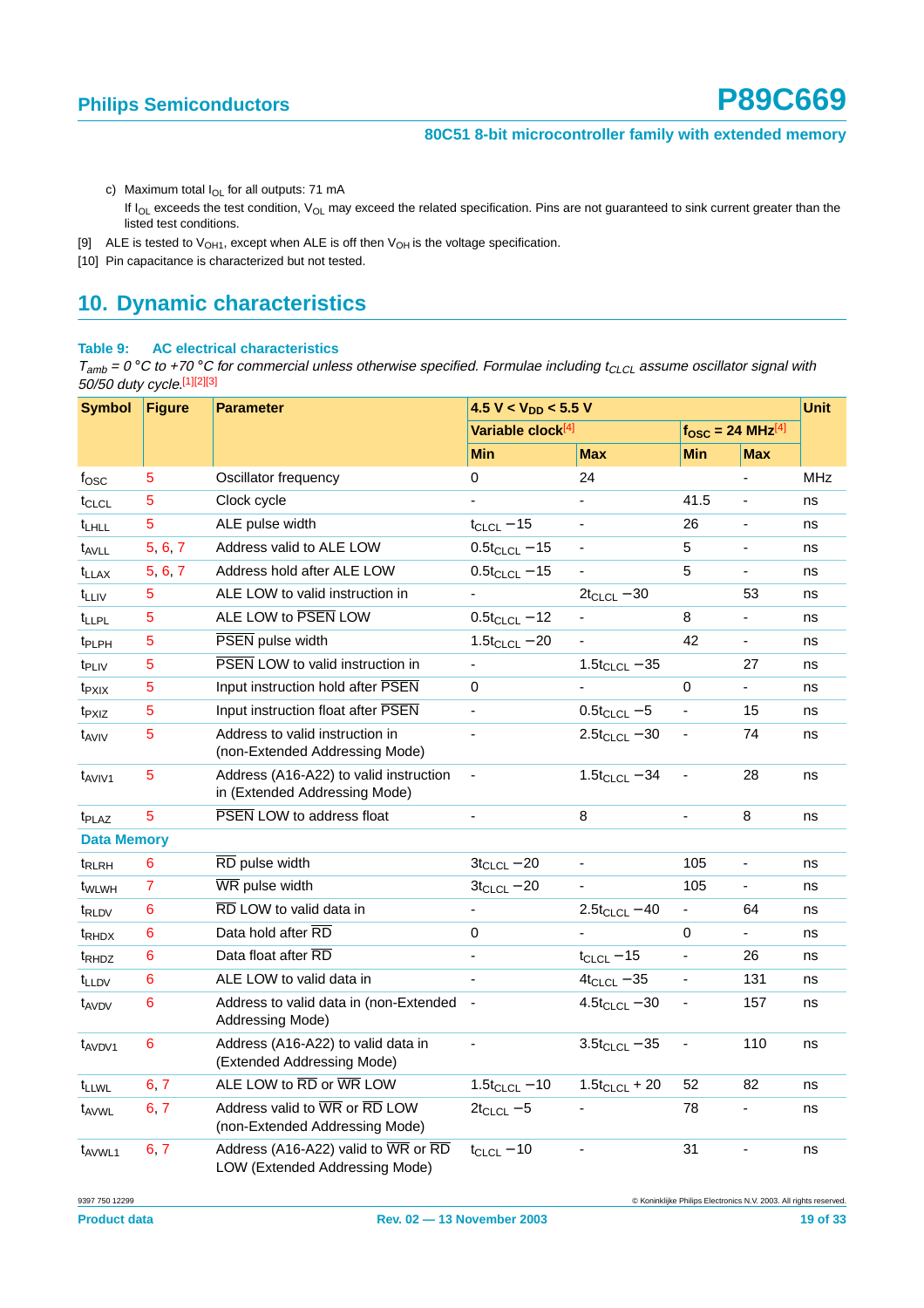#### **Table 9: AC electrical characteristics**…continued

 $T_{amb} = 0$  °C to +70 °C for commercial unless otherwise specified. Formulae including t<sub>CLCL</sub> assume oscillator signal with 50/50 duty cycle.[1][2][3]

| <b>Figure</b><br><b>Symbol</b><br><b>Parameter</b> |                |                                          | 4.5 V < $V_{DD}$ < 5.5 V |                               |                                       |                          |    |
|----------------------------------------------------|----------------|------------------------------------------|--------------------------|-------------------------------|---------------------------------------|--------------------------|----|
|                                                    |                |                                          |                          | Variable clock <sup>[4]</sup> | $f_{\rm OSC}$ = 24 MHz <sup>[4]</sup> |                          |    |
|                                                    |                |                                          | <b>Min</b>               | <b>Max</b>                    | <b>Min</b>                            | <b>Max</b>               |    |
| t <sub>QVWX</sub>                                  | 7              | Data valid to WR transition              | $0.5t_{CLCL} - 15$       |                               | 5                                     |                          | ns |
| t <sub>WHQX</sub>                                  | 7              | Data hold after WR                       | $0.5t_{CLCL} - 11$       | $\overline{\phantom{0}}$      | 9                                     | -                        | ns |
| t <sub>QVWH</sub>                                  | $\overline{7}$ | Data valid to WR HIGH                    | $3.5t_{CLCL} - 10$       |                               | 135                                   | ۰                        | ns |
| t <sub>RLAZ</sub>                                  | 6              | RD LOW to address float                  | ۰                        | 0                             |                                       | 0                        | ns |
| t <sub>WHLH</sub>                                  | 6.7            | RD or WR HIGH to ALE HIGH                | $0.5t_{CLCL} - 11$       | $0.5t_{CLCL} + 10$            | 9                                     | 30                       | ns |
| <b>External Clock</b>                              |                |                                          |                          |                               |                                       |                          |    |
| $t_{CHCX}$                                         | 9              | <b>HIGH</b> time                         | 16                       | $t_{CLCL} - t_{CLCX}$         | 16                                    | ۰                        | ns |
| $t_{CLCX}$                                         | 9              | LOW time                                 | 16                       | $t_{CLCL} - t_{CHCX}$         | 16                                    | ۰                        | ns |
| t <sub>CLCH</sub>                                  | 9              | Rise time                                | -                        | 4                             | ۰                                     | 4                        | ns |
| t <sub>CHCL</sub>                                  | 9              | Fall Time                                | ٠                        | 4                             | ٠                                     | 4                        | ns |
| <b>Shift Register</b>                              |                |                                          |                          |                               |                                       |                          |    |
| $t_{XLXL}$                                         | 8              | Serial port clock cycle time             | $6t_{CLCL}$              |                               | 250                                   | ۰                        | ns |
| t <sub>QVXH</sub>                                  | 8              | Output data set-up to clock rising edge  | $5t_{CLCL} - 10$         | -                             | 198                                   | -                        | ns |
| t <sub>XHQX</sub>                                  | 8              | Output data hold after clock rising edge | $t_{CLCL}$ – 15          |                               | 26                                    | $\overline{\phantom{a}}$ | ns |
| $t_{XHDX}$                                         | 8              | Input data hold after clock rising edge  | $\mathbf 0$              |                               | $\Omega$                              | ٠                        | ns |
| $t_{XHDV}$                                         | 8              | Clock rising edge to input data valid    | -                        | $5t_{CLCL} - 35$              |                                       | 173                      | ns |

<span id="page-19-0"></span>[1] Parameters are valid over operating temperature range unless otherwise specified.

<span id="page-19-1"></span>[2] Load capacitance for port 0, ALE, and PSEN = 100 pF, load capacitance for all other outputs = 80 pF.

<span id="page-19-2"></span>[3] Interfacing the microcontroller to devices with float times up to 45 ns is permitted. This limited bus contention will not cause damage to Port 0 drivers.

<span id="page-19-3"></span>[4] Parts are tested down to 2 MHz, but are guaranteed to operate down to 0 Hz.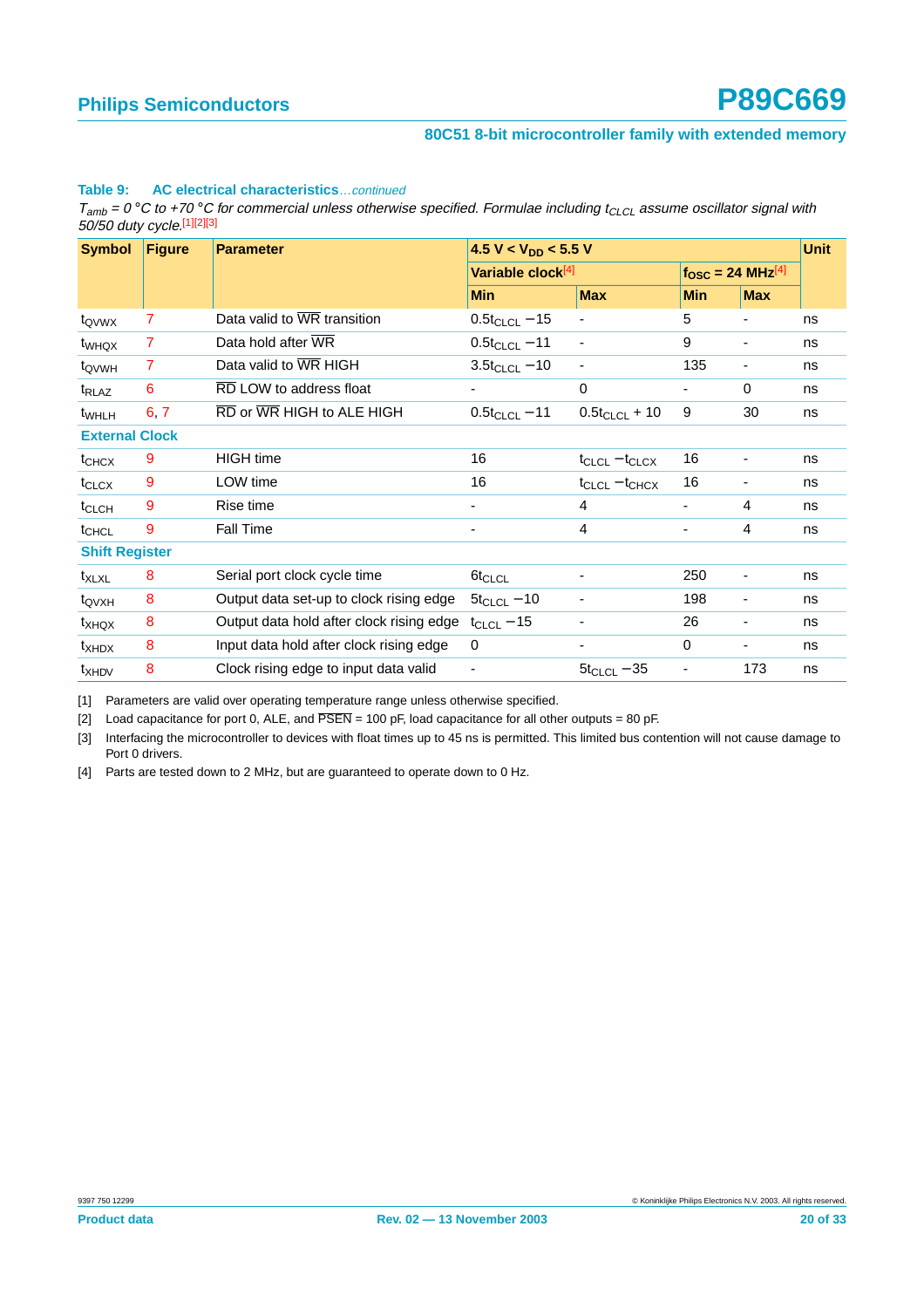| <b>Symbol</b>        | <b>Parameter</b>              | <b>Conditions</b>                  | <b>Input</b>               | <b>Output</b>                          |
|----------------------|-------------------------------|------------------------------------|----------------------------|----------------------------------------|
| <sup>t</sup> HD;STA  | START condition hold time     |                                    | $\geq 7$ t <sub>CLCL</sub> | > 4.0 μs                               |
| t <sub>LOW</sub>     | <b>SCL LOW time</b>           |                                    | $\geq 8t_{CLCL}$           | > 4.7 µs                               |
| $t_{HIGH}$           | <b>SCL HIGH time</b>          |                                    | $\geq 7t_{CLCL}$           | $> 4.0 \,\mu s$                        |
| $t_{\sf RC}$         | SCL rise time                 |                                    | $\leq 1 \,\mu s$           | $\overline{\phantom{a}}$               |
| $t_{\mathsf{FC}}$    | SCL fall time                 |                                    | $\leq 0.3$ µs              | $< 0.3 \mu s$                          |
| t <sub>SU;DAT1</sub> | Data set-up time              |                                    | $\geq$ 250 ns              | $> 10t_{CLCL} - t_{RD}$                |
| t <sub>SU;DAT2</sub> | SDA set-up time               | before repeated START<br>condition | $\geq$ 250 ns              | $> 1 \mu s$                            |
| $t_{\text{SU;DATA}}$ | SDA set-up time               | before STOP condition              | $\geq$ 250 ns              | $>4t_{CLCL}$                           |
| t <sub>HD</sub> :DAT | Data hold time                |                                    | $\geq 0$ ns                | > 4t <sub>CLCL</sub> - t <sub>FC</sub> |
| t <sub>SU;STA</sub>  | Repeated START set-up<br>time |                                    | $\geq 7t_{CLCL}$           | > 4.7 µs                               |
| t <sub>su;sto</sub>  | STOP condition set-up time    |                                    | $\geq 7t_{CLCL}$           | > 4.0 µs                               |
| t <sub>BUF</sub>     | Bus free time                 |                                    | $\geq 7t_{CLCL}$           | $> 4.7 \mu s$                          |
| t <sub>RD</sub>      | SDA rise time                 |                                    | ≤ 1 μs                     | ٠                                      |
| t <sub>FD</sub>      | SDA fall time                 |                                    | $\leq 300$ ns              | $< 0.3 \mu s$                          |

#### **Table 10: I2C-bus interface characteristics**

[1] Parameters are valid over operating temperature range unless otherwise specified.

[2] Load capacitance for port 0, ALE, and  $\overline{PSEN}$  = 100 pF, load capacitance for all other outputs = 80 pF.

[3] Interfacing the microcontroller to devices with float times up to 45 ns is permitted. This limited bus contention will not cause damage to Port 0 drivers.

<span id="page-20-0"></span>[4] Parts are tested down to 2 MHz, but are guaranteed to operate down to 0 Hz.

## **10.1 Explanation of AC symbols**

Each timing symbol has five characters. The first character is always 't'  $( = time)$ . The other characters, depending on their positions, indicate the name of a signal or the logical status of that signal. The designations are:

- **A —** Address
- **C —** Clock
- **D —** Input data
- **H —** Logic level HIGH
- **I —** Instruction (program memory contents)
- **L —** Logic level LOW, or ALE
- **P —** PSEN
- **Q —** Output data
- **R —** RD signal
- **t —** Time
- **V —** Valid
- **W —** WR signal
- **X —** No longer a valid logic level
- **Z —** Float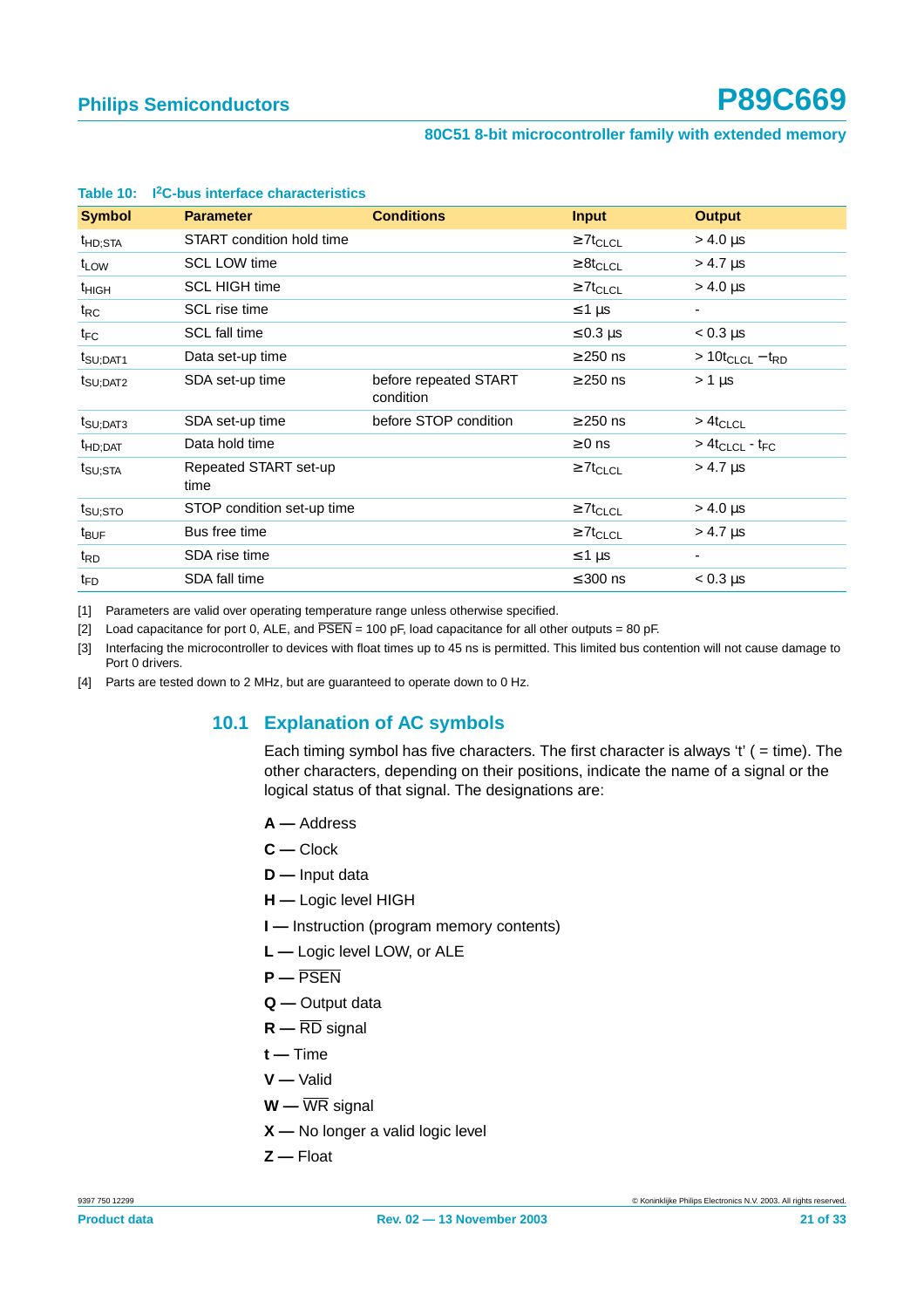Examples:

t<sub>AVLL</sub> - Time for address valid to ALE LOW.

**t<sub>LLPL</sub>** — Time for ALE LOW to PSEN LOW.

# **10.2 Timing diagrams**

<span id="page-21-2"></span>

<span id="page-21-1"></span><span id="page-21-0"></span>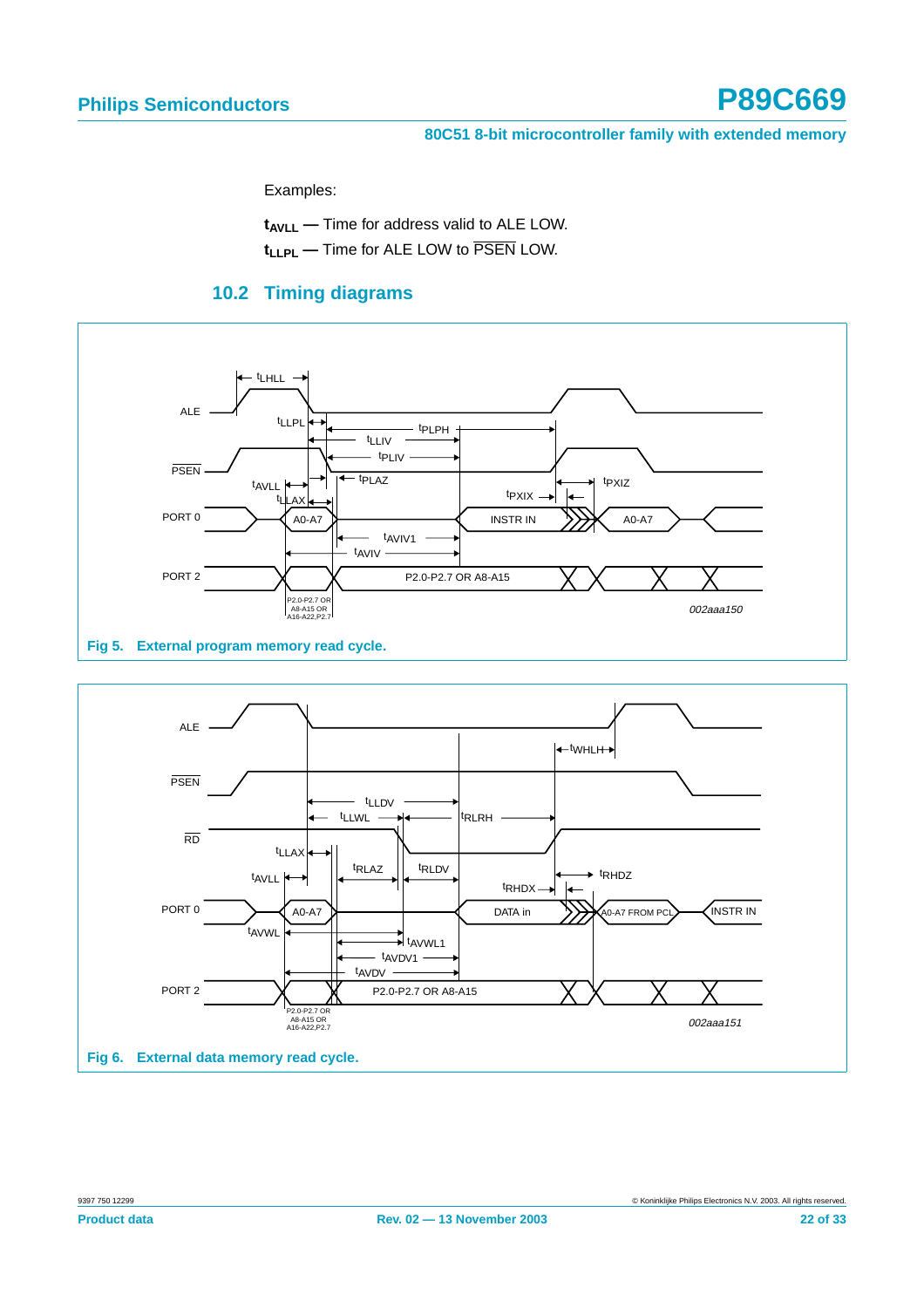<span id="page-22-1"></span><span id="page-22-0"></span>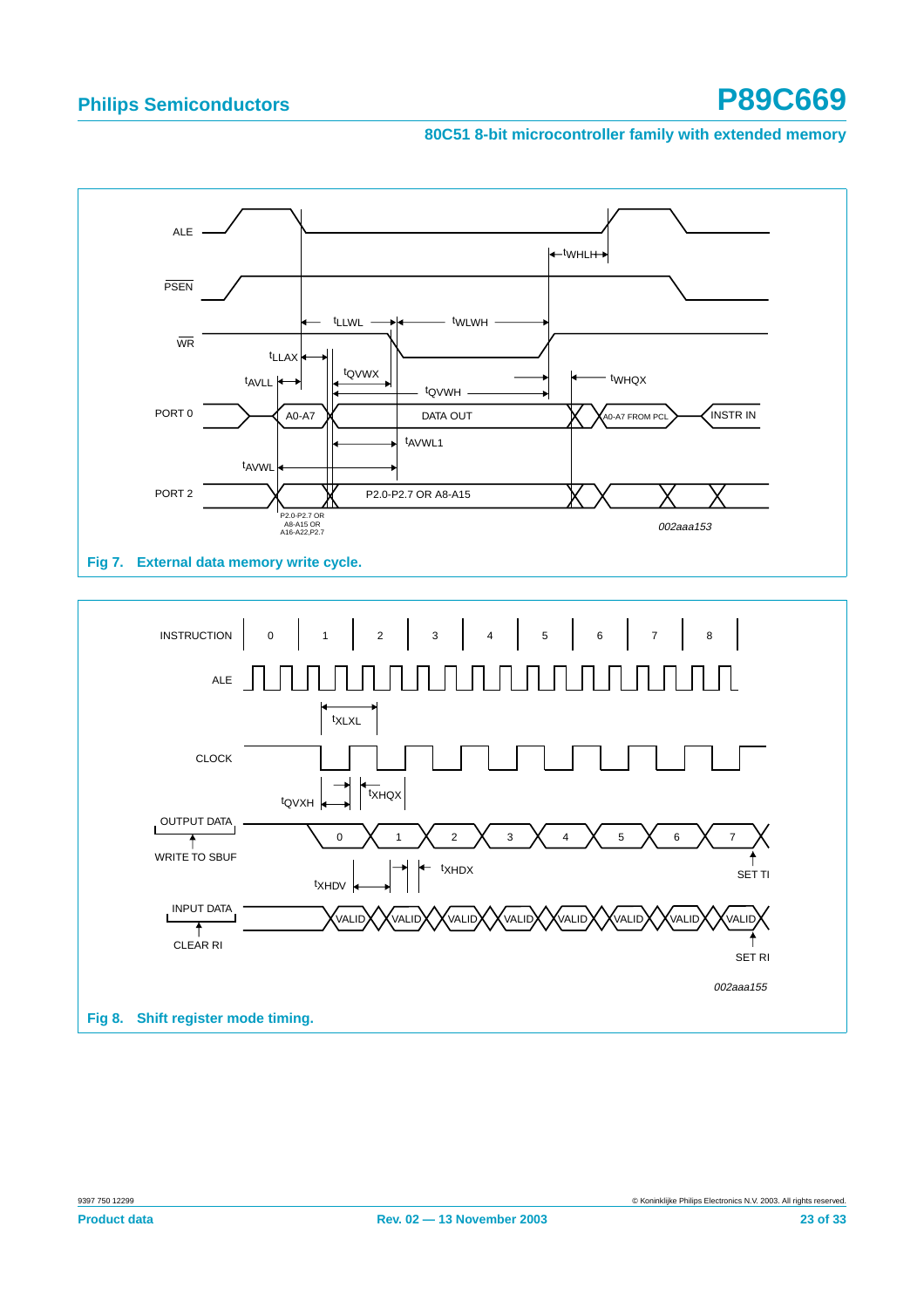

# <span id="page-23-2"></span>**11. Test information**

<span id="page-23-1"></span>

<span id="page-23-0"></span>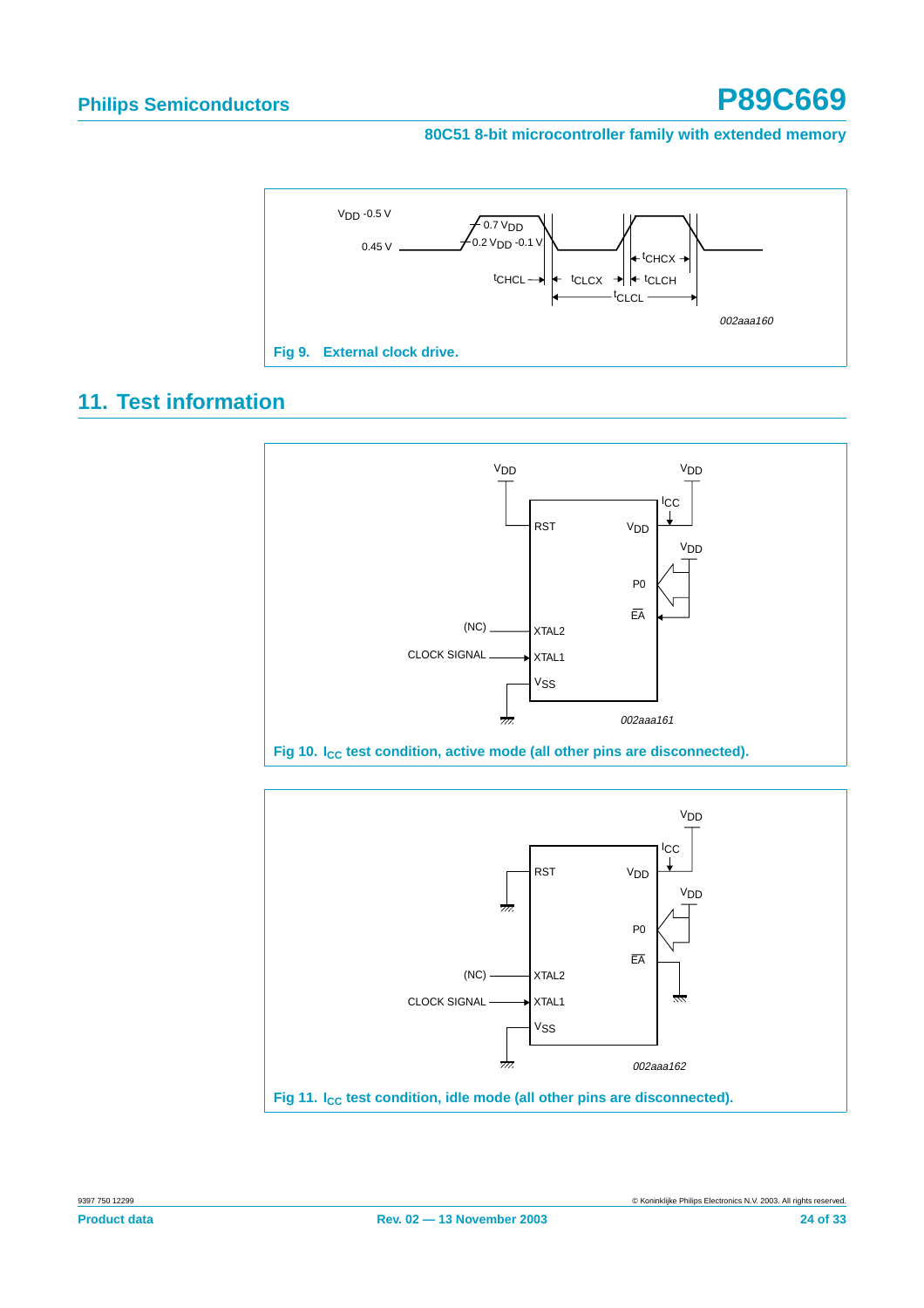

<span id="page-24-0"></span>Fig 13. I<sub>CC</sub> test condition, power-down mode (all other pins are disconnected,  $V_{DD} = 2.0$  V to 5.5 V).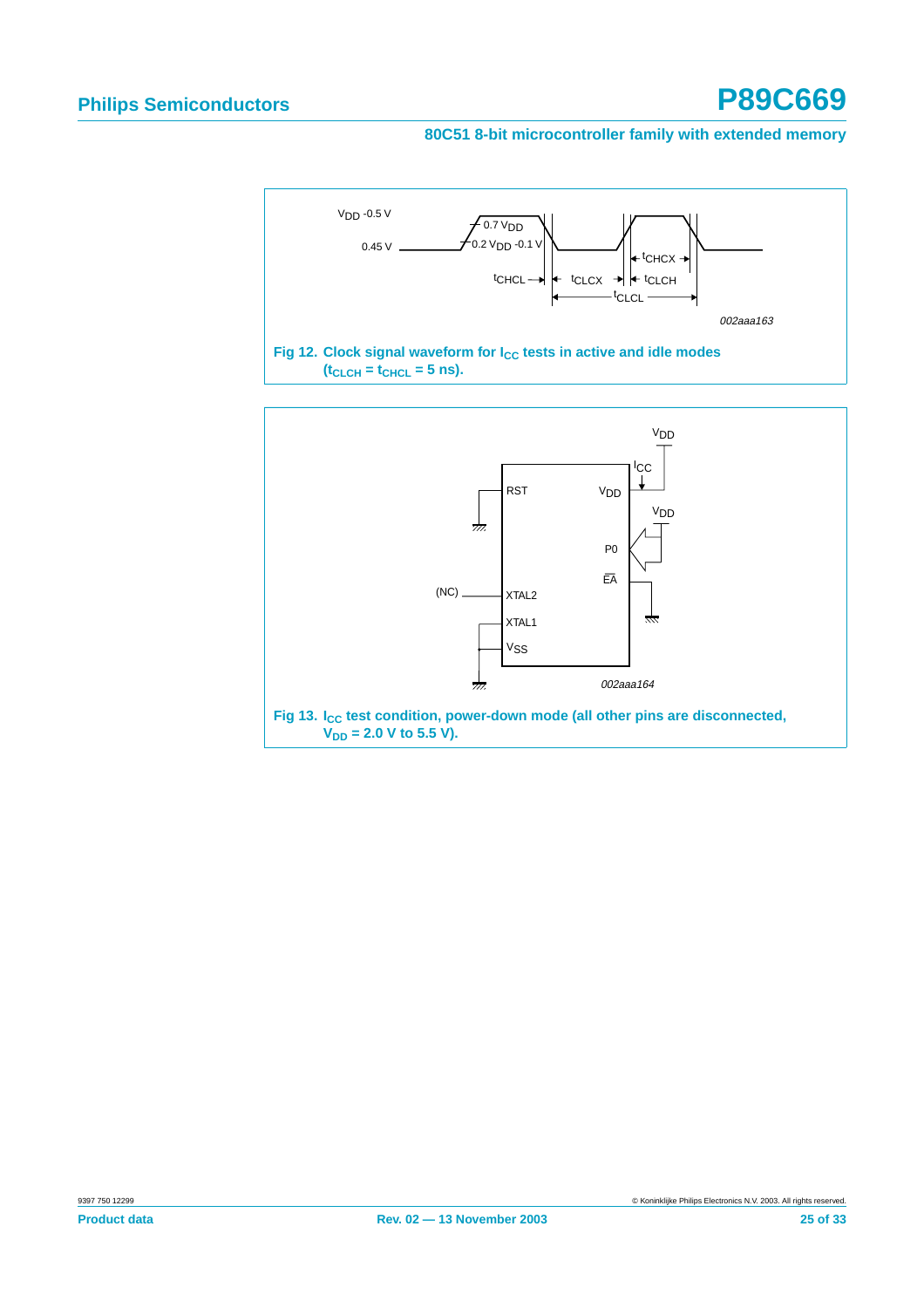# <span id="page-25-0"></span>**12. Package outline**





### **Fig 14. SOT187-2.**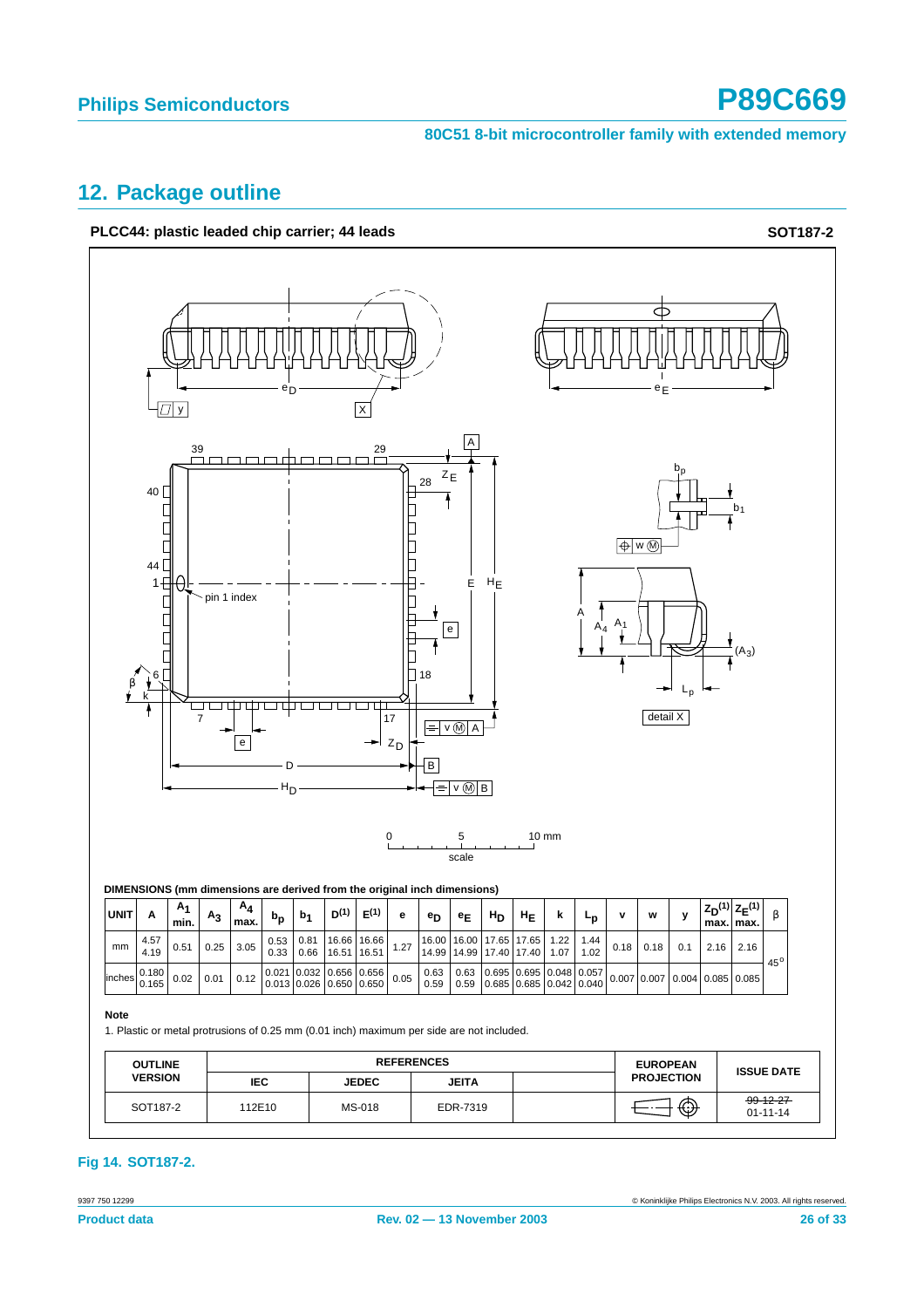

### **Fig 15. SOT389-1.**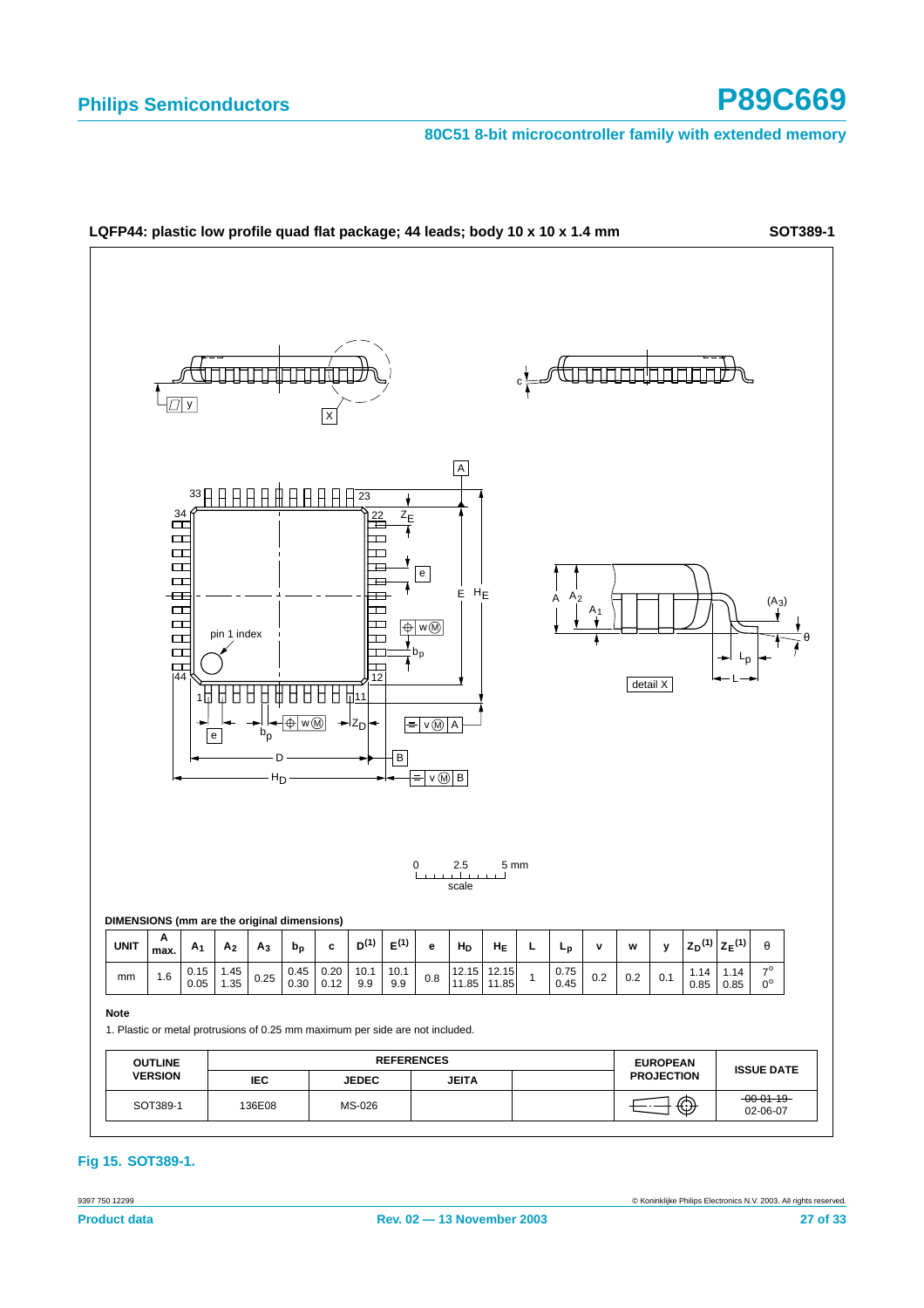# <span id="page-27-1"></span><span id="page-27-0"></span>**13. Soldering**

### **13.1 Introduction to soldering surface mount packages**

This text gives a very brief insight to a complex technology. A more in-depth account of soldering ICs can be found in our Data Handbook IC26; Integrated Circuit Packages (document order number 9398 652 90011).

There is no soldering method that is ideal for all IC packages. Wave soldering can still be used for certain surface mount ICs, but it is not suitable for fine pitch SMDs. In these situations reflow soldering is recommended. In these situations reflow soldering is recommended.

## <span id="page-27-2"></span>**13.2 Reflow soldering**

Reflow soldering requires solder paste (a suspension of fine solder particles, flux and binding agent) to be applied to the printed-circuit board by screen printing, stencilling or pressure-syringe dispensing before package placement. Driven by legislation and environmental forces the worldwide use of lead-free solder pastes is increasing.

Several methods exist for reflowing; for example, convection or convection/infrared heating in a conveyor type oven. Throughput times (preheating, soldering and cooling) vary between 100 and 200 seconds depending on heating method.

Typical reflow peak temperatures range from 215 to 270 °C depending on solder paste material. The top-surface temperature of the packages should preferably be kept:

- **•** below 225 °C (SnPb process) or below 245 °C (Pb-free process)
	- **–** for all BGA, HTSSON..T and SSOP..T packages
	- **–** for packages with a thickness ≥ 2.5 mm
	- **–** for packages with a thickness < 2.5 mm and a volume ≥ 350 mm3 so called thick/large packages.
- **•** below 240 °C (SnPb process) or below 260 °C (Pb-free process) for packages with a thickness  $< 2.5$  mm and a volume  $< 350$  mm<sup>3</sup> so called small/thin packages.

Moisture sensitivity precautions, as indicated on packing, must be respected at all times.

## <span id="page-27-3"></span>**13.3 Wave soldering**

Conventional single wave soldering is not recommended for surface mount devices (SMDs) or printed-circuit boards with a high component density, as solder bridging and non-wetting can present major problems.

To overcome these problems the double-wave soldering method was specifically developed.

If wave soldering is used the following conditions must be observed for optimal results:

**•** Use a double-wave soldering method comprising a turbulent wave with high upward pressure followed by a smooth laminar wave.

9397 750 12299 © Koninklijke Philips Electronics N.V. 2003. All rights reserved.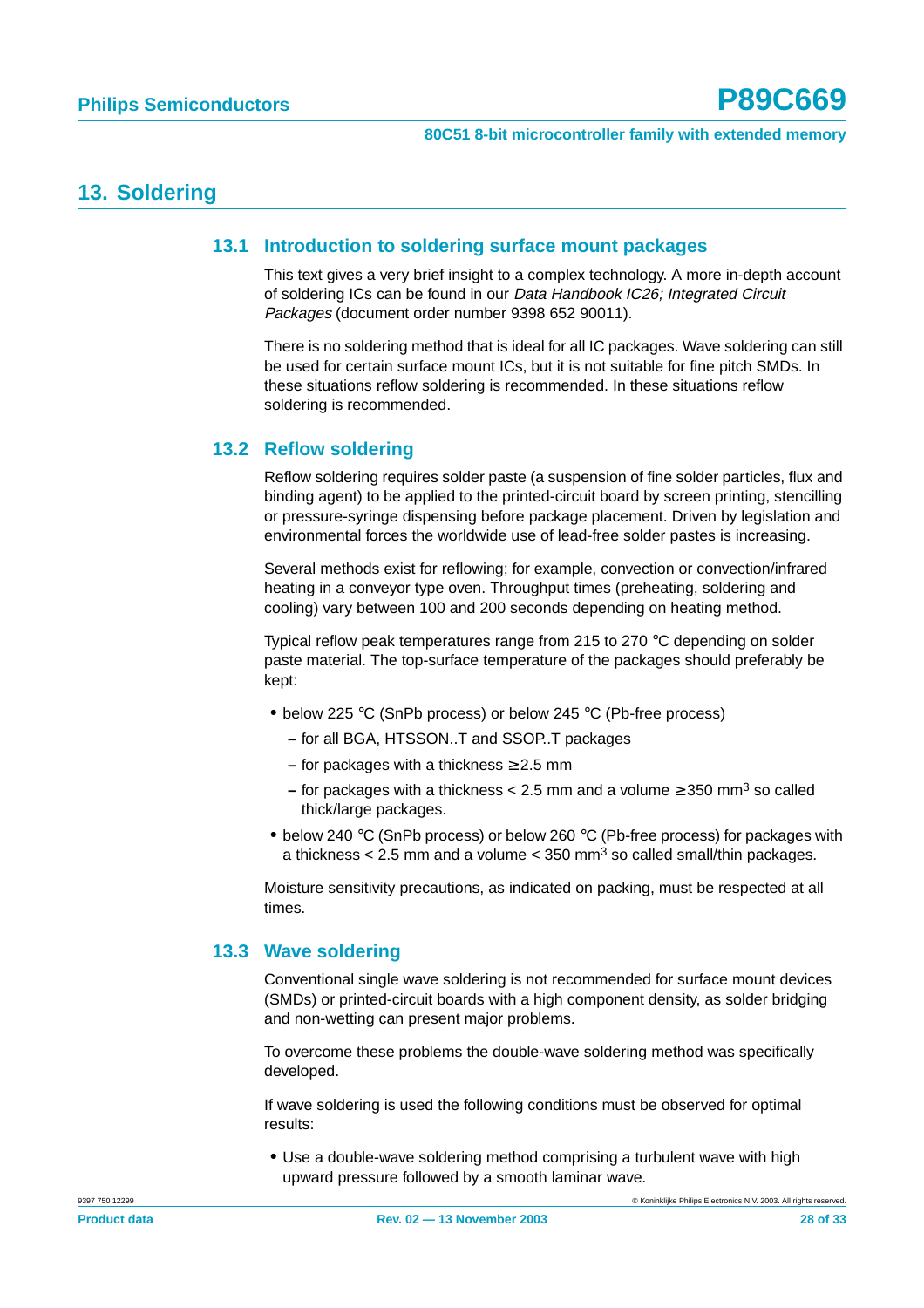- **•** For packages with leads on two sides and a pitch (e):
	- **–** larger than or equal to 1.27 mm, the footprint longitudinal axis is **preferred** to be parallel to the transport direction of the printed-circuit board;
	- **–** smaller than 1.27 mm, the footprint longitudinal axis **must** be parallel to the transport direction of the printed-circuit board.

The footprint must incorporate solder thieves at the downstream end.

**•** For packages with leads on four sides, the footprint must be placed at a 45° angle to the transport direction of the printed-circuit board. The footprint must incorporate solder thieves downstream and at the side corners.

During placement and before soldering, the package must be fixed with a droplet of adhesive. The adhesive can be applied by screen printing, pin transfer or syringe dispensing. The package can be soldered after the adhesive is cured.

Typical dwell time of the leads in the wave ranges from 3 to 4 seconds at 250  $\degree$ C or 265 °C, depending on solder material applied, SnPb or Pb-free respectively.

A mildly-activated flux will eliminate the need for removal of corrosive residues in most applications.

### <span id="page-28-0"></span>**13.4 Manual soldering**

Fix the component by first soldering two diagonally-opposite end leads. Use a low voltage (24 V or less) soldering iron applied to the flat part of the lead. Contact time must be limited to 10 seconds at up to 300 °C.

When using a dedicated tool, all other leads can be soldered in one operation within 2 to 5 seconds between 270 and 320 °C.

### <span id="page-28-1"></span>**13.5 Package related soldering information**

| Table 11: Suitability of surface mount IC packages for wave and reflow soldering |
|----------------------------------------------------------------------------------|
| methods                                                                          |

| Package <sup>[1]</sup>                                                                        | <b>Soldering method</b>           |                       |
|-----------------------------------------------------------------------------------------------|-----------------------------------|-----------------------|
|                                                                                               | <b>Wave</b>                       | Reflow <sup>[2]</sup> |
| BGA, HTSSONT <sup>[3]</sup> , LBGA, LFBGA, SQFP,<br>SSOPT <sup>[3]</sup> , TFBGA, USON, VFBGA | not suitable                      | suitable              |
| DHVQFN, HBCC, HBGA, HLQFP, HSO, HSOP,<br>HSQFP, HSSON, HTQFP, HTSSOP, HVQFN,<br>HVSON, SMS    | not suitable <sup>[4]</sup>       | suitable              |
| PLCC <sup>[5]</sup> , SO, SOJ                                                                 | suitable                          | suitable              |
| LQFP, QFP, TQFP                                                                               | not recommended <sup>[5][6]</sup> | suitable              |
| SSOP, TSSOP, VSO, VSSOP                                                                       | not recommended <sup>[7]</sup>    | suitable              |
| CWQCCNL <sup>[8]</sup> , PMFP <sup>[9]</sup> , WQCCNL <sup>[8]</sup>                          | not suitable                      | not suitable          |

[1] For more detailed information on the BGA packages refer to the (LF)BGA Application Note (AN01026); order a copy from your Philips Semiconductors sales office.

[2] All surface mount (SMD) packages are moisture sensitive. Depending upon the moisture content, the maximum temperature (with respect to time) and body size of the package, there is a risk that internal or external package cracks may occur due to vaporization of the moisture in them (the so called popcorn effect). For details, refer to the Drypack information in the Data Handbook IC26; Integrated Circuit Packages; Section: Packing Methods.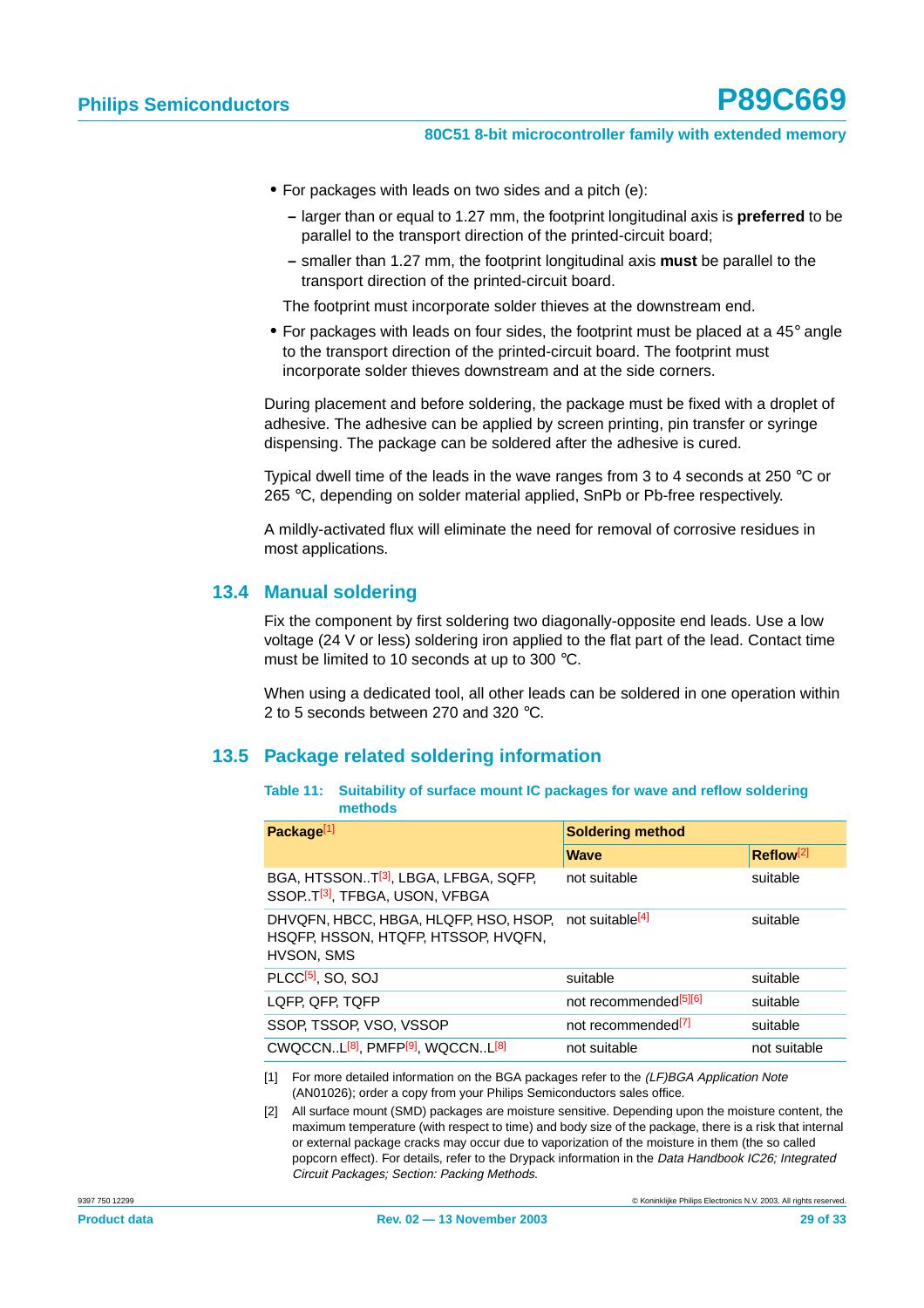- [3] These transparent plastic packages are extremely sensitive to reflow soldering conditions and must on no account be processed through more than one soldering cycle or subjected to infrared reflow soldering with peak temperature exceeding 217  $\degree$ C  $\pm$  10  $\degree$ C measured in the atmosphere of the reflow oven. The package body peak temperature must be kept as low as possible.
- [4] These packages are not suitable for wave soldering. On versions with the heatsink on the bottom side, the solder cannot penetrate between the printed-circuit board and the heatsink. On versions with the heatsink on the top side, the solder might be deposited on the heatsink surface.
- [5] If wave soldering is considered, then the package must be placed at a 45° angle to the solder wave direction. The package footprint must incorporate solder thieves downstream and at the side corners.
- [6] Wave soldering is suitable for LQFP, QFP and TQFP packages with a pitch (e) larger than 0.8 mm; it is definitely not suitable for packages with a pitch (e) equal to or smaller than 0.65 mm.
- [7] Wave soldering is suitable for SSOP and TSSOP packages with a pitch (e) equal to or larger than 0.65 mm; it is definitely not suitable for packages with a pitch (e) equal to or smaller than 0.5 mm.
- [8] Image sensor packages in principle should not be soldered. They are mounted in sockets or delivered pre-mounted on flex foil. However, the image sensor package can be mounted by the client on a flex foil by using a hot bar soldering process. The appropriate soldering profile can be provided on request.
- [9] Hot bar soldering or manual soldering is suitable for PMFP packages.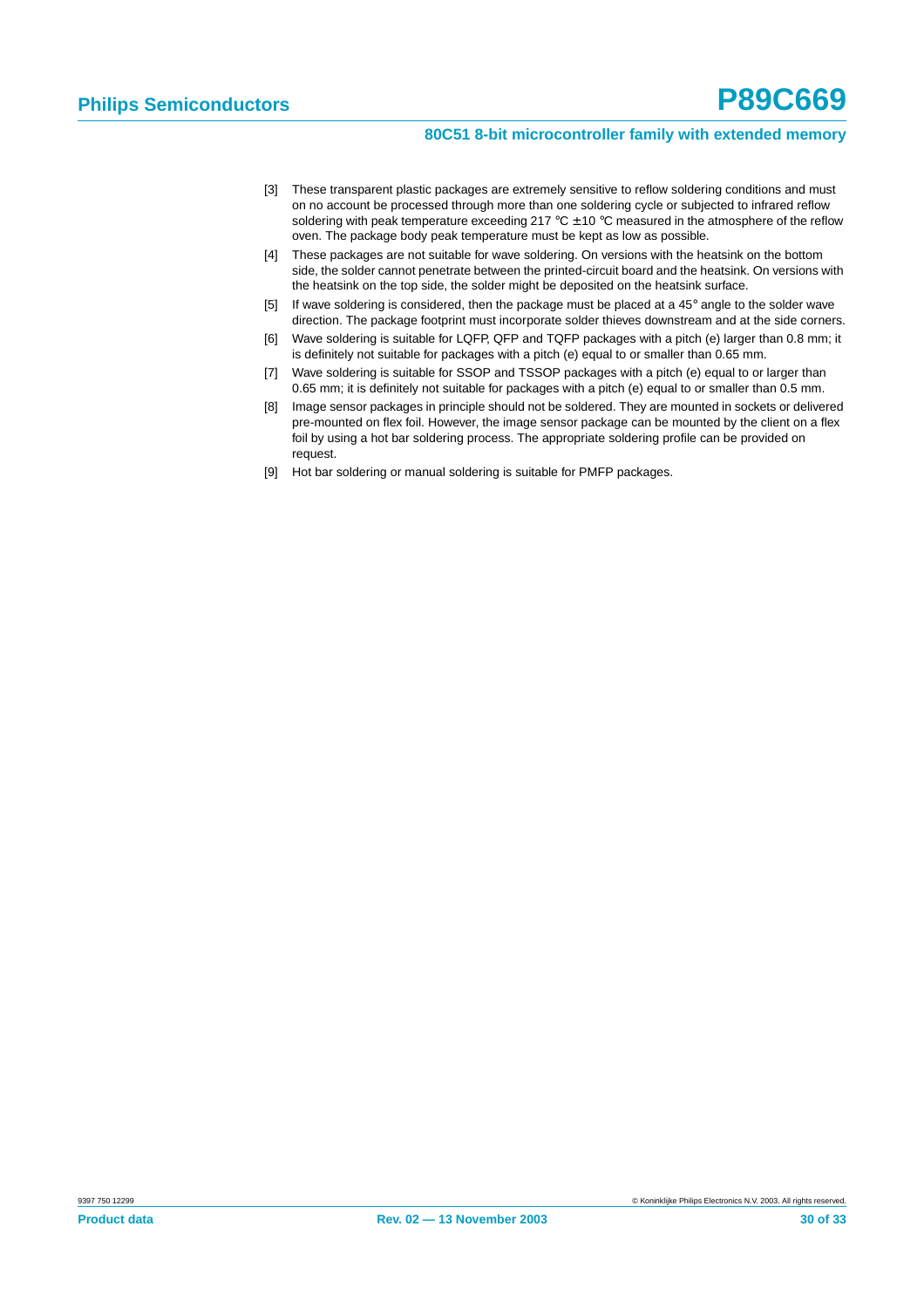# <span id="page-30-0"></span>**14. Revision history**

|    | <b>Table 12: Revision history</b> |             |                                                                             |
|----|-----------------------------------|-------------|-----------------------------------------------------------------------------|
|    | <b>Rev</b> Date                   | <b>CPCN</b> | <b>Description</b>                                                          |
| 02 | 20031113 -                        |             | Product data (9397 750 12299); ECN 853-2422 01-A14403 of 6 November 2003    |
|    |                                   |             | • Figure 6 "External data memory read cycle." on page 22, adjusted drawing. |
| 01 | 20030508 -                        |             | Product data (9397 750 11359); ECN 853-2422 29812 of 14 April 2003          |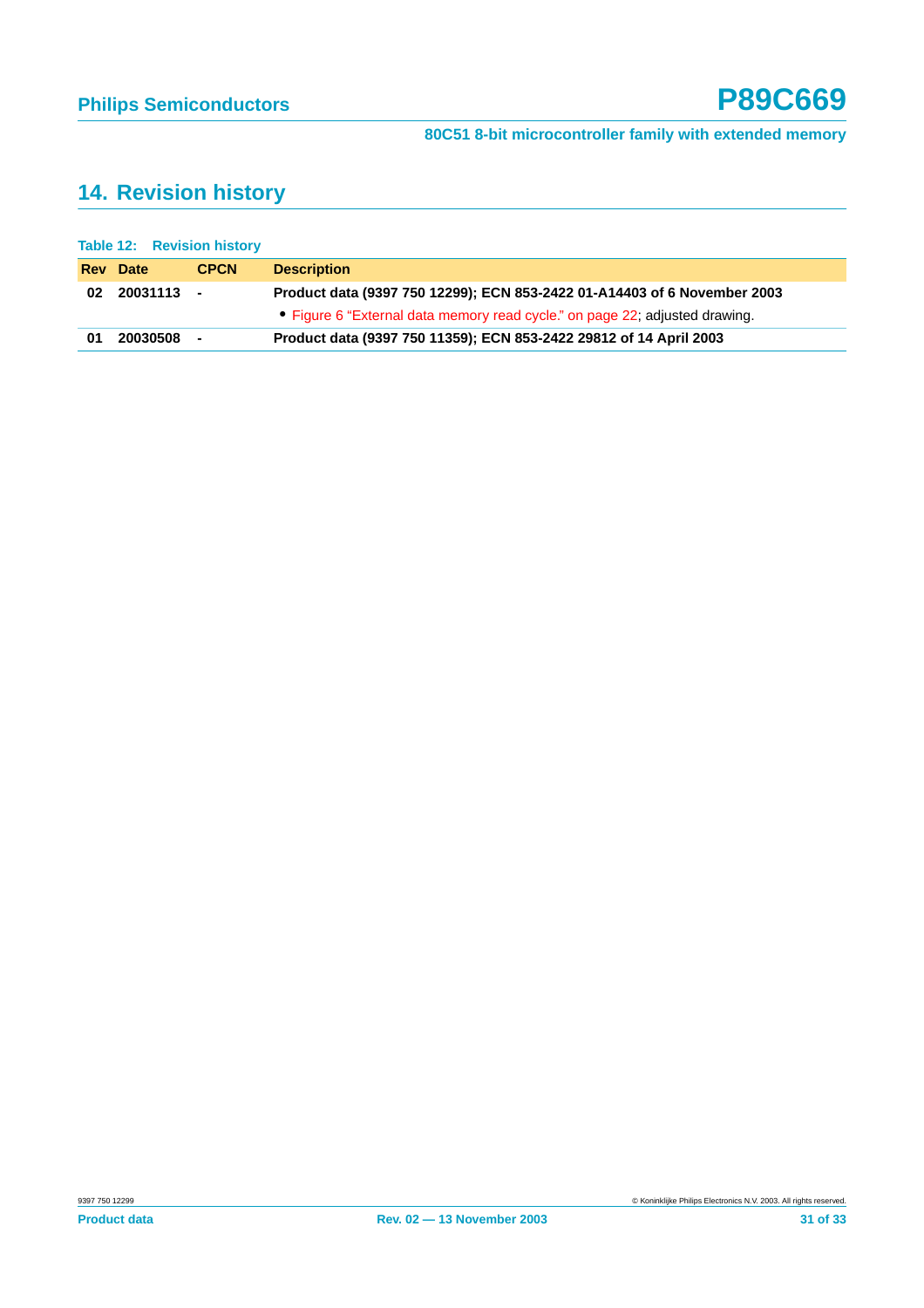# <span id="page-31-3"></span>**15. Data sheet status**

| Level        | Data sheet status[1] | <b>Product status</b> <sup>[2][3]</sup> | <b>Definition</b>                                                                                                                                                                                                                                                                                    |
|--------------|----------------------|-----------------------------------------|------------------------------------------------------------------------------------------------------------------------------------------------------------------------------------------------------------------------------------------------------------------------------------------------------|
|              | Objective data       | Development                             | This data sheet contains data from the objective specification for product development. Philips<br>Semiconductors reserves the right to change the specification in any manner without notice.                                                                                                       |
| $\mathbf{H}$ | Preliminary data     | Qualification                           | This data sheet contains data from the preliminary specification. Supplementary data will be published<br>at a later date. Philips Semiconductors reserves the right to change the specification without notice, in<br>order to improve the design and supply the best possible product.             |
| Ш            | Product data         | Production                              | This data sheet contains data from the product specification. Philips Semiconductors reserves the<br>right to make changes at any time in order to improve the design, manufacturing and supply. Relevant<br>changes will be communicated via a Customer Product/Process Change Notification (CPCN). |

<span id="page-31-0"></span>[1] Please consult the most recently issued data sheet before initiating or completing a design.

<span id="page-31-1"></span>[2] The product status of the device(s) described in this data sheet may have changed since this data sheet was published. The latest information is available on the Internet at URL http://www.semiconductors.philips.com.

<span id="page-31-2"></span>[3] For data sheets describing multiple type numbers, the highest-level product status determines the data sheet status.

# <span id="page-31-4"></span>**16. Definitions**

**Short-form specification —** The data in a short-form specification is extracted from a full data sheet with the same type number and title. For detailed information see the relevant data sheet or data handbook.

**Limiting values definition —** Limiting values given are in accordance with the Absolute Maximum Rating System (IEC 60134). Stress above one or more of the limiting values may cause permanent damage to the device. These are stress ratings only and operation of the device at these or at any other conditions above those given in the Characteristics sections of the specification is not implied. Exposure to limiting values for extended periods may affect device reliability.

**Application information —** Applications that are described herein for any of these products are for illustrative purposes only. Philips Semiconductors make no representation or warranty that such applications will be suitable for the specified use without further testing or modification.

# <span id="page-31-5"></span>**17. Disclaimers**

**Life support —** These products are not designed for use in life support appliances, devices, or systems where malfunction of these products can reasonably be expected to result in personal injury. Philips Semiconductors customers using or selling these products for use in such applications do so at their own risk and agree to fully indemnify Philips Semiconductors for any damages resulting from such application.

**Right to make changes —** Philips Semiconductors reserves the right to make changes in the products - including circuits, standard cells, and/or software - described or contained herein in order to improve design and/or performance. When the product is in full production (status 'Production'), relevant changes will be communicated via a Customer Product/Process Change Notification (CPCN). Philips Semiconductors assumes no responsibility or liability for the use of any of these products, conveys no licence or title under any patent, copyright, or mask work right to these products, and makes no representations or warranties that these products are free from patent, copyright, or mask work right infringement, unless otherwise specified.

# <span id="page-31-6"></span>**18. Licenses**

#### **Purchase of Philips I2C components**



Purchase of Philips I2C components conveys a license under the Philips' I2C patent to use the components in the I 2C system provided the system conforms to the I2C specification defined by Philips. This specification can be ordered using the code 9398 393 40011.

# **Contact information**

For additional information, please visit **http://www.semiconductors.philips.com**. For sales office addresses, send e-mail to: **sales.addresses@www.semiconductors.philips.com**. **Fax: +31 40 27 24825**

© Koninklijke Philips Electronics N.V. 2003. All rights reserved.

9397 750 12299